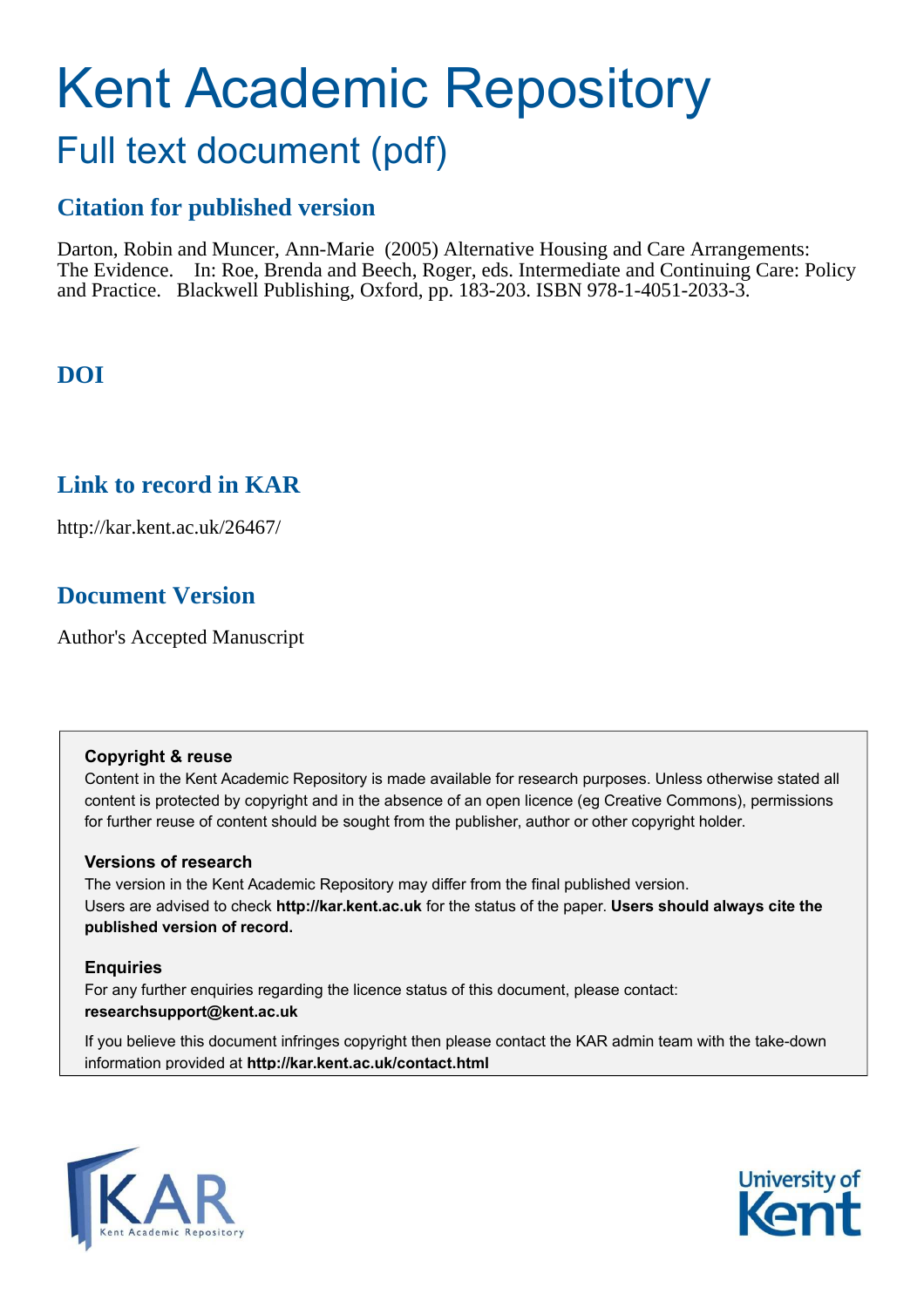## **Alternative Housing and Care Arrangements: The Evidence**

**Confidential** Not to be cited without the permission of the authors

Robin Darton and Ann-Marie Muncer

Discussion Paper 2116/2 November 2004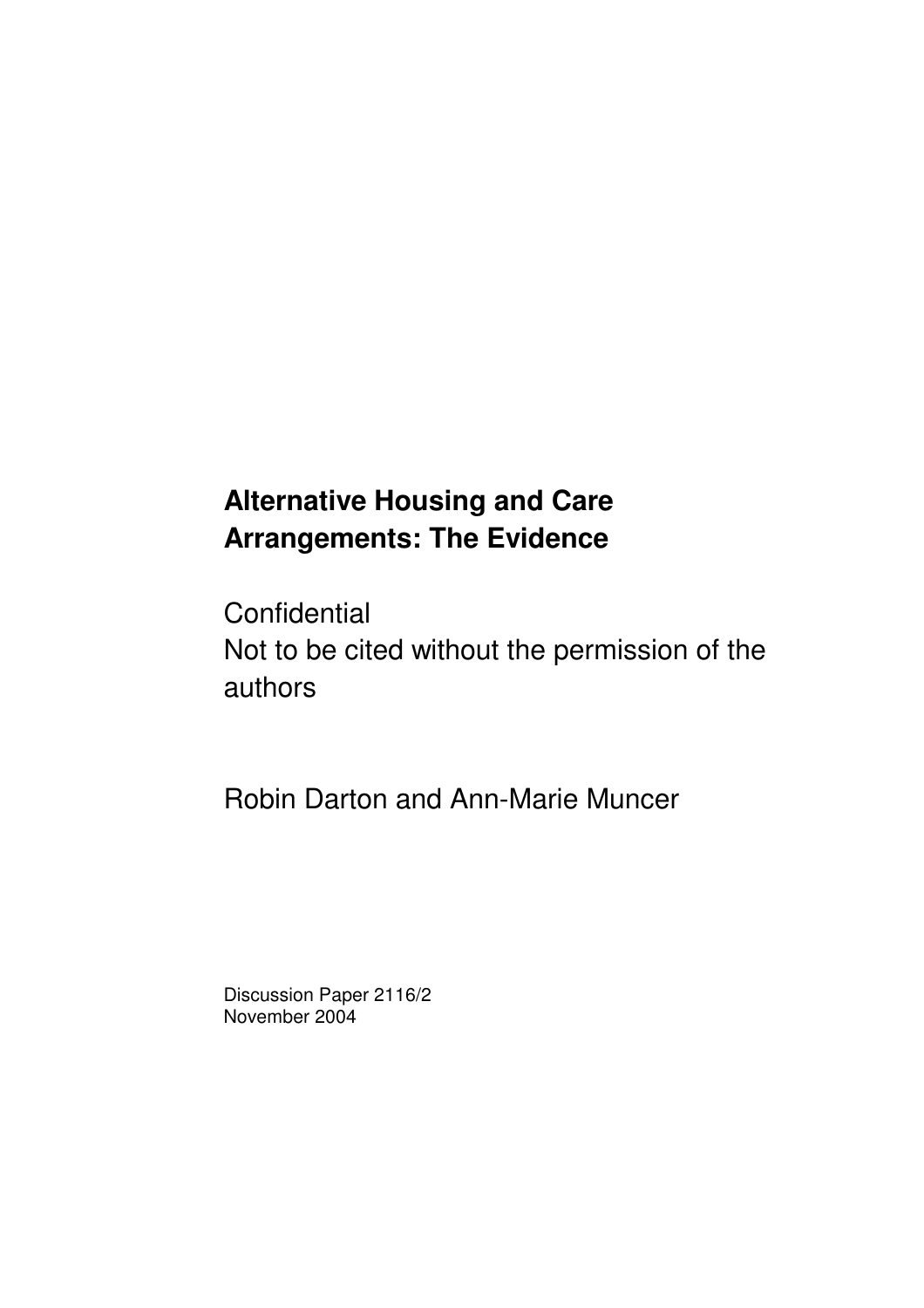To be published in B. Roe and R. Beech (eds) *Intermediate and Continuing Care: Policy and Practice*, Blackwell, Oxford.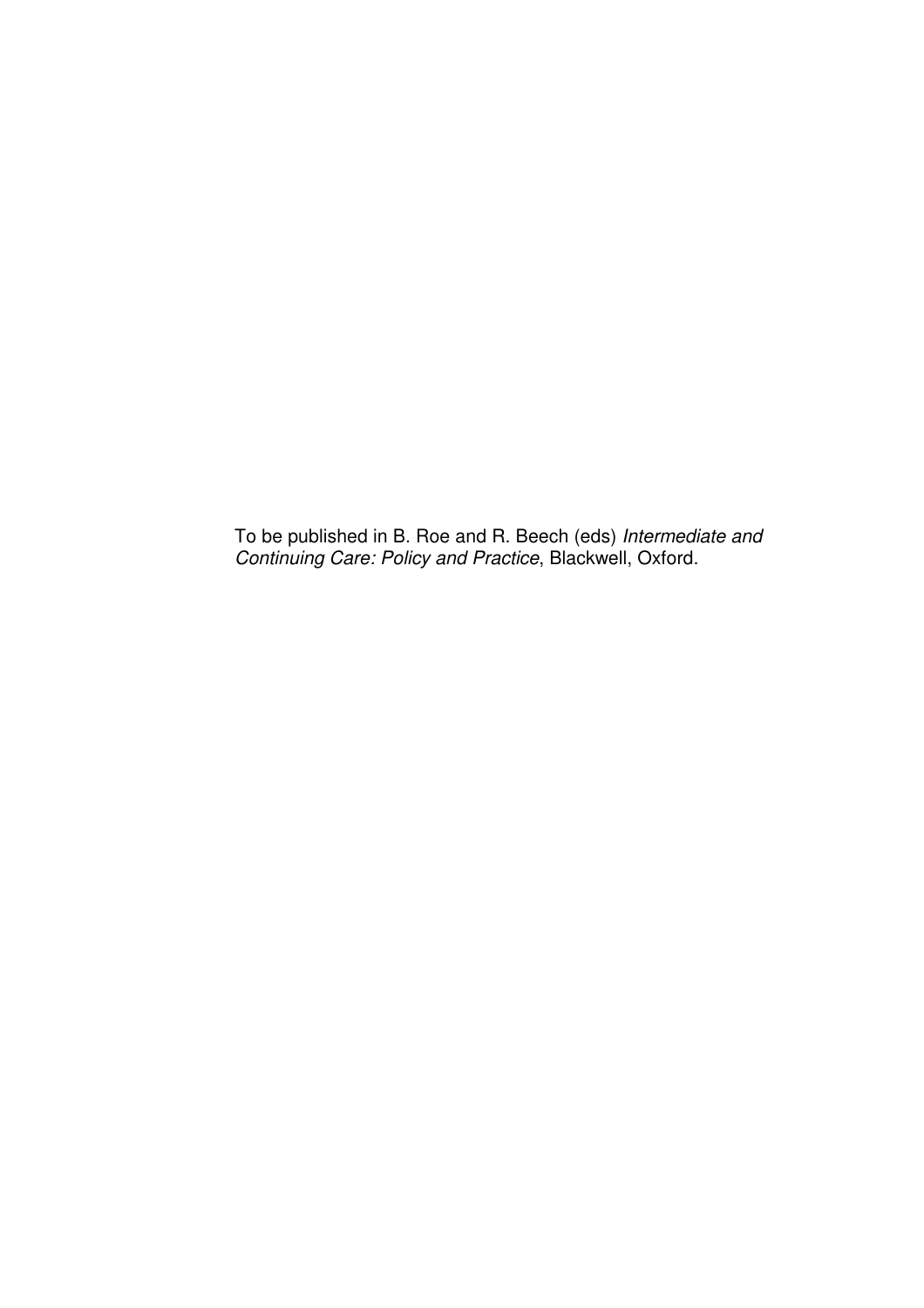#### **INTRODUCTION**

Internationally, demographic and cost pressures, together with rising expectations, have led to the development of new forms of housing and care services for older people. However, specialised housing in Britain dates back at least to the Middle Ages (Tinker, 1997), and a number of trade-based continuing care communities were established in the 19th and early 20th centuries (Hearnden, 1983). The post-war reconstruction of housing led to the development of sheltered housing, which still provides the majority of specialised housing for older people. The term 'sheltered housing' appears to derive from 1940's and 1950's design guidance, which recommended selecting a sheltered site (Butler et al., 1983).

Initially, sheltered housing provision grew relatively slowly, but accelerated during the 1960s and 1970s (DoE, nd). It was seen as part of a continuum, for people who did not need the degree of care provided in residential accommodation. However, Townsend (1962) viewed sheltered housing as an alternative to residential care for most residents, and the extent to which it should replace or be complementary to residential care has been a matter of debate (Butler et al., 1983). By the late 1990s, the overall levels of provision of sheltered housing dwellings and care home places were broadly similar (Audit Commission, 1998; Conway, 2000), although the contraction in care home capacity that began in 1997 (Laing and Buisson, 2003a) has been changing the balance of provision. Thus, two different forms of communal living for older people have existed side by side, differing in regulatory requirements and financial arrangements (Oldman, 2000).

By the early 1980s, there was a trend towards greater support to people in their own homes and towards the development of the concept of very sheltered housing (Butler et al., 1983). For example, Warwickshire County Council actively promoted very sheltered housing, which had enhanced design features and full-time warden cover, supplemented by domiciliary services (Reed et al., 1980), with the aim of supporting residents as they became more frail and reducing admissions to residential homes.

Very sheltered housing provision developed gradually but, more recently, local authorities have expressed increased interest in integrated care and housing as an

1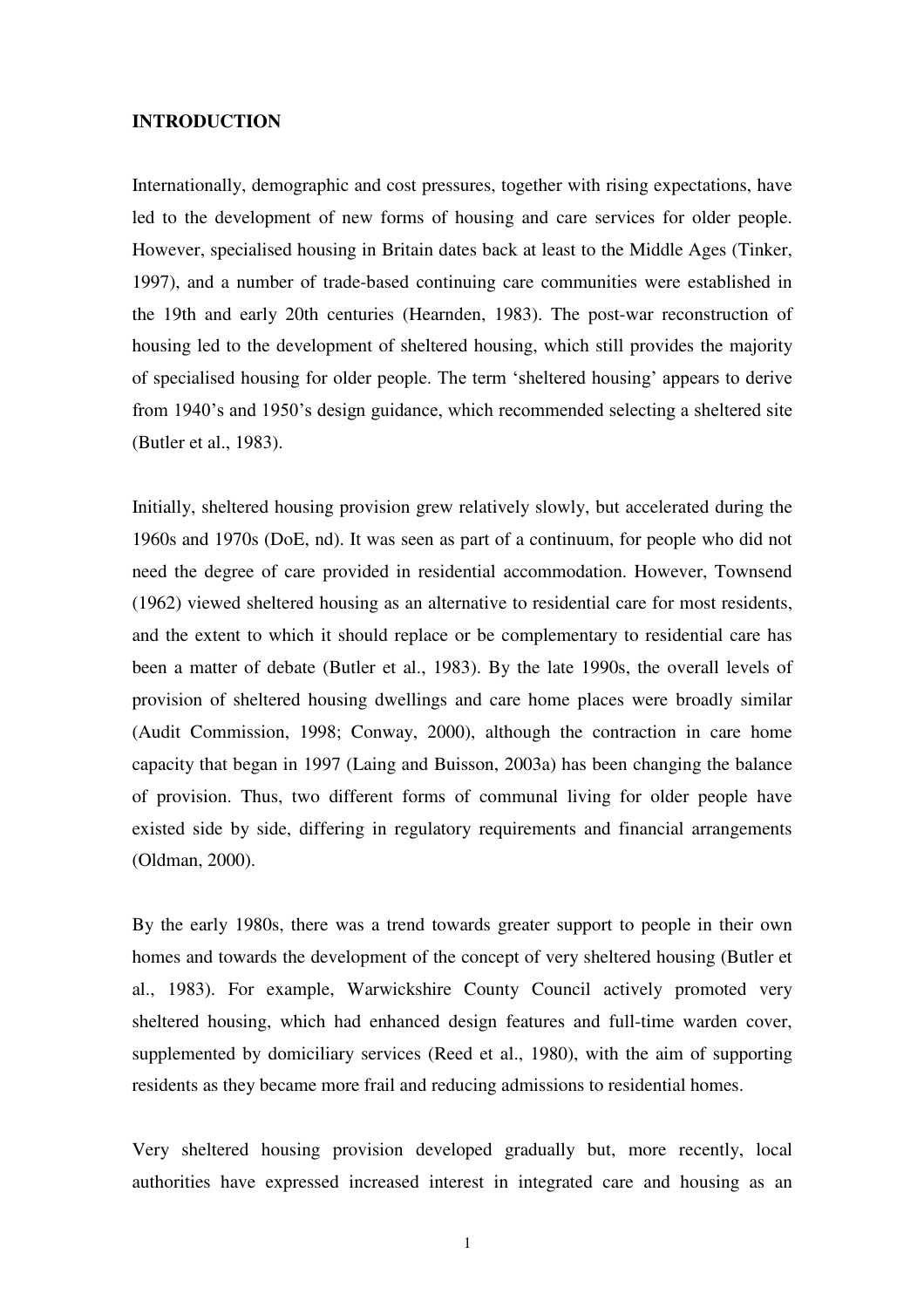alternative to care homes, particularly for physically frail older people. For example, Wolverhampton has a strategy involving the closure of local authority residential homes, and the creation of new very sheltered schemes, resource centres for community support and specialist centres for older people with mental health needs (Bailey, 2001). Such developments have been stimulated by several factors: a greater need for care and support among people in existing sheltered housing; the unpopularity of some ordinary sheltered housing schemes; poor quality local authority residential accommodation; and developments in services and buildings enabling people to age in place (Fletcher et al., 1999). Local authorities also view very sheltered housing as good value for money (Baker, 1999). Furthermore, some care homes still have shared bedrooms (Laing and Buisson, 2003a), which the moderation of the national care standards (DoH, 2003a,b) is likely to perpetuate.

Local authorities such as Wolverhampton have viewed very sheltered housing as a means of replacing residential care by a more enabling housing and support model and philosophy, aimed at meeting the changing aspirations of older people (Fletcher et al., 1999). In contrast to care homes, very sheltered housing claims to encourage independent living, and some developments provide a wide range of facilities and stimulating environments (Oldman, 2000). It may be difficult for schemes to provide a substitute for care homes as well as a more independent living environment, but providers claim that very sheltered housing can counter the dependency and decline associated with living in care homes (Oldman, 2000). Very sheltered housing is intended to support ageing in place, although the degree to which schemes aim to provide a 'home for life' varies (Oldman, 2000). There is some evidence that very sheltered housing can accommodate people with dementia (Tinker, 1989), unless the lives of other residents appear to be affected by their behaviour (Oldman, 2000).

For owner-occupiers, entry to a care home frequently requires the sale of their home, whereas private sector sheltered housing, usually termed retirement housing, enables some housing equity to be retained. Private retirement housing developed rapidly during the 1980s, but it is very responsive to economic conditions, and declined sharply in the early 1990s (Dalley, 2001), before recovering gradually (Elderly Accommodation Counsel, 2003).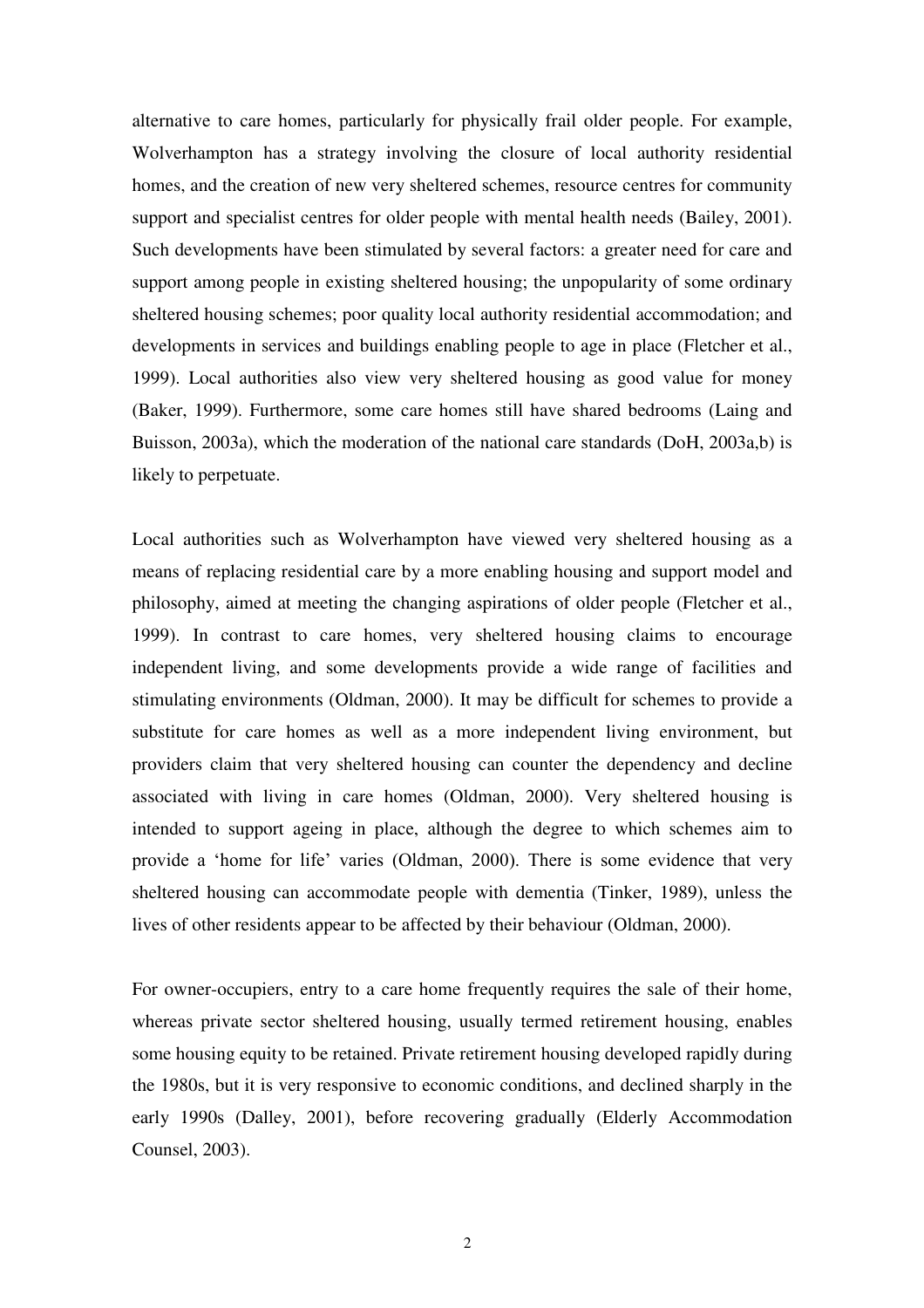Sheltered housing, private retirement housing and very sheltered housing schemes have usually been developed as free-standing facilities. Continuing care communities, where the housing, personal and health care needs of residents are met on one site (Hearnden, 1983), are relatively rare in Britain, but have been developed extensively in Europe and, especially, in the United States (US). Another type of combined scheme is close care, where accommodation for independent living is situated adjacent to a care home.

A number of countries in Western Europe have developed new forms of housing, often integrated with community-based services, to provide greater support and to help maintain older people in the community (Kodner, 2003). As in the United Kingdom (UK), earlier models of specialised housing have become unsuitable for current needs, expectations and levels of disability (Phillips et al., nd). Developments in other countries are informing new housing arrangements in the UK, for example co-housing (Brenton, 2002). However, these need to fit the specific economic and social context. For example, collective living arrangements are less popular in the UK (Heywood et al., 2002) or the US (Folts and Muir, 2002) than in mainland Europe.

A long-standing aim of government policy has been to enable people to live independently in their own homes (Cmnd 8173, 1981; Cm 849, 1989; Cm 4169, 1998). This contributed to a decline in support for sheltered housing and a steep reduction in the number of new developments in the 1990s (Tinker et al., 1999; Oldman, 2000). Furthermore, relatively little attention was paid to housing issues prior to the 1990 National Health Service and Community Care Act (for example: DHSS, 1981; Audit Commission, 1986; Griffiths, 1988). The 1990 Act formalised the involvement of housing authorities in assessments for community care services, but progress was unsatisfactory (Audit Commission, 1998; Harrison and Heywood, 2000; Cameron et al., 2001).

The present government supported the development of specialist, or extra care housing in guidance for establishing joint strategies for housing and community care (DoH and DoE, 1997), and reaffirmed the role of housing (Cm 4169, 1998). In 2002, plans were announced for an expansion in extra care provision (DoH, 2002a), and subsequently the Extra Care Housing Fund was created to develop innovative housing with care arrangements (DoH, nd). Further guidance was published in 2003 (ODPM, 2003).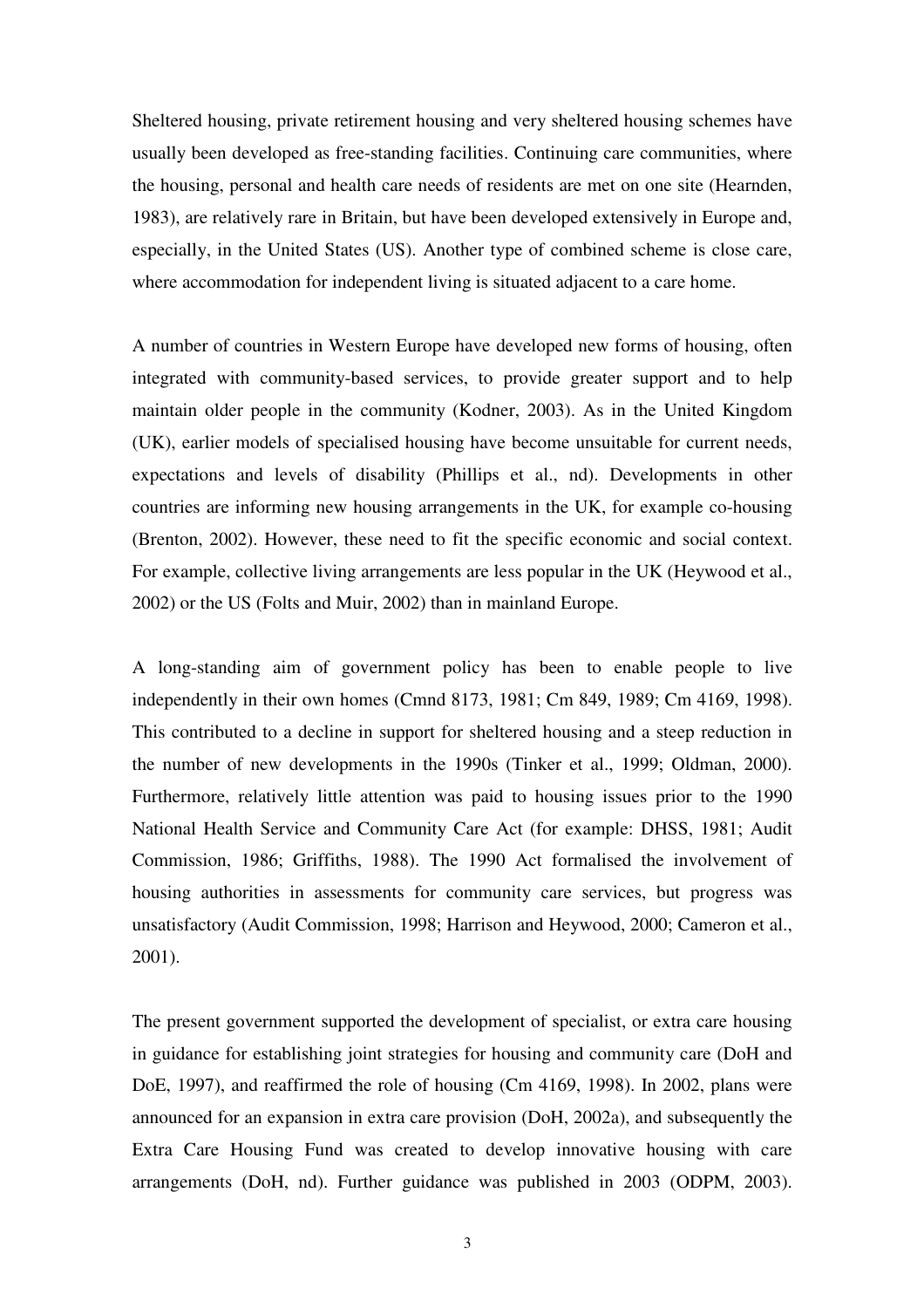However, the government remained concerned that sheltered housing was being used to meet a shortfall in small, ordinary housing, and that the objectives for very sheltered housing were not being clarified before development began (ODPM, 2001).

Since sheltered housing provides the majority of specialised housing for older people, and is the forerunner of the majority of housing developments with more intensive care services, the next section of this chapter describes the types and levels of provision of sheltered housing. The chapter then describes more recent developments in extra care housing, before examining a number of important current issues, relating to costs and funding, the characteristics and needs of residents and staffing. This is followed by a discussion of continuing care or retirement communities, in particular the results from the research conducted at Hartrigg Oaks in York and the studies of retirement villages developed by the ExtraCare Charitable Trust. The development of integrated care and housing and its potential as an alternative to care home provision raises a wide range of issues, and the chapter concludes with a discussion of some of the current gaps in knowledge that need to be explored.

#### **SHELTERED AND VERY SHELTERED HOUSING**

#### **Definitions**

There has been considerable confusion about definitions of sheltered housing (Butler et al., 1983; Fletcher et al., 1999; Riseborough et al., 2001; DoH, 2003d; Laing and Buisson, 2003b).

The design guidance for post-war housing reconstruction described self-contained dwellings for able-bodied old people, and warden-supervised hostels with bed-sitting rooms, communal facilities and an alarm system (MoH and MoW, 1944; MoH, 1949; MLGP, 1951). Subsequently, recommendations were published for bed-sitting room flatlets with kitchen facilities, an intermediate form of accommodation (MHLG, 1958, 1960).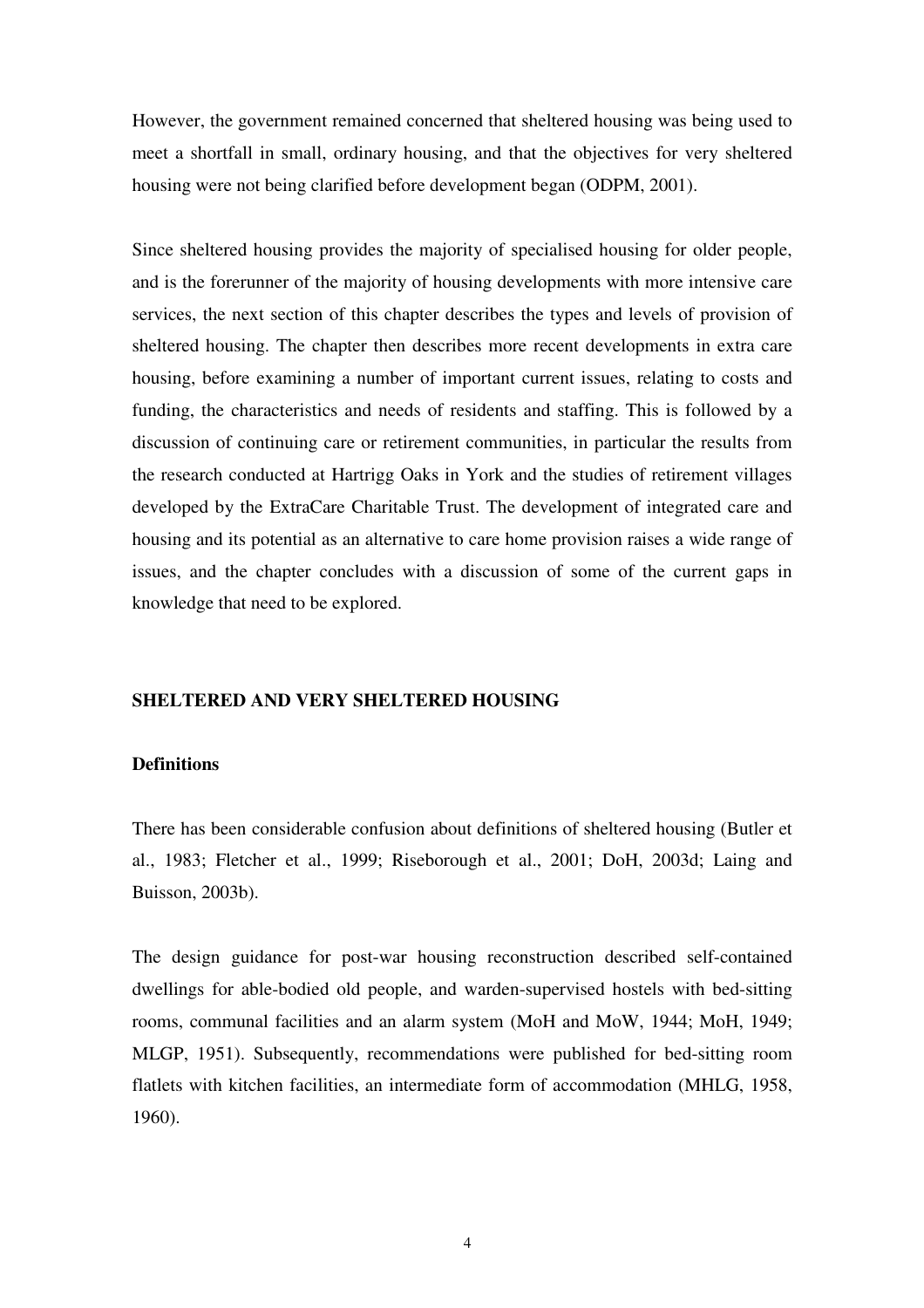In 1969, housing designed for older people was classified into two categories: selfcontained dwellings for more active older people (Category 1); and grouped flatlets for less active older people (Category 2) (MHLG, 1969). Optionally, Category 1 accommodation could include common rooms, an alarm system to communicate with a nominated person or be visible externally, and guest facilities. Category 2 accommodation was required to include self-contained accommodation for a warden, an alarm system from each dwelling to the warden and communal facilities. Consequently, there was considerable blurring between the two categories (Fletcher et al., 2001).

In 1981, all housing circulars were withdrawn (Butler et al., 1983), but the Housing Act 1985 identified specialised housing for older people as having a resident warden or the services of a non-resident warden with a call system and the use of a common room. Very sheltered housing was also termed 'Category 2½' or 'Category 2.5', since it fell between Category 2 sheltered housing and residential care regulated under Part III of the National Assistance Act 1948 (Tinker, 1989). McCafferty (1994) distinguished an intermediate category (Category 1.5) as housing with an alarm system and warden support, but no communal facilities, and stated that categories 1.5, 2 and 2.5 corresponded to the description in the 1985 Act. However, these categories do not appear to be completely consistent with the wording of the Act.

For the purposes of the Housing Investment Programme returns (DETR, 2000a), sheltered dwellings were specially designed or adapted with either a resident warden, an alarm system offering access to a warden with a common room close by, or conformed to the provisions of the 1985 Housing Act. However, the first two criteria appear to be sufficient to correspond directly to the Act.

Prior to the implementation of *Supporting People* (DSS, 1998; DETR, 2001b) in 2003, the Housing Corporation classified housing for older people as Category 1 accommodation, Category 2 accommodation, and housing for frail elderly people (Housing Corporation, 2003). The latter would include a warden or 24-hour emergency care and communal facilities, but could be either shared or self contained.

Riseborough et al. (2001) argued that the distinctions between the categories were much less straightforward than suggested by McCafferty, and did not adequately define the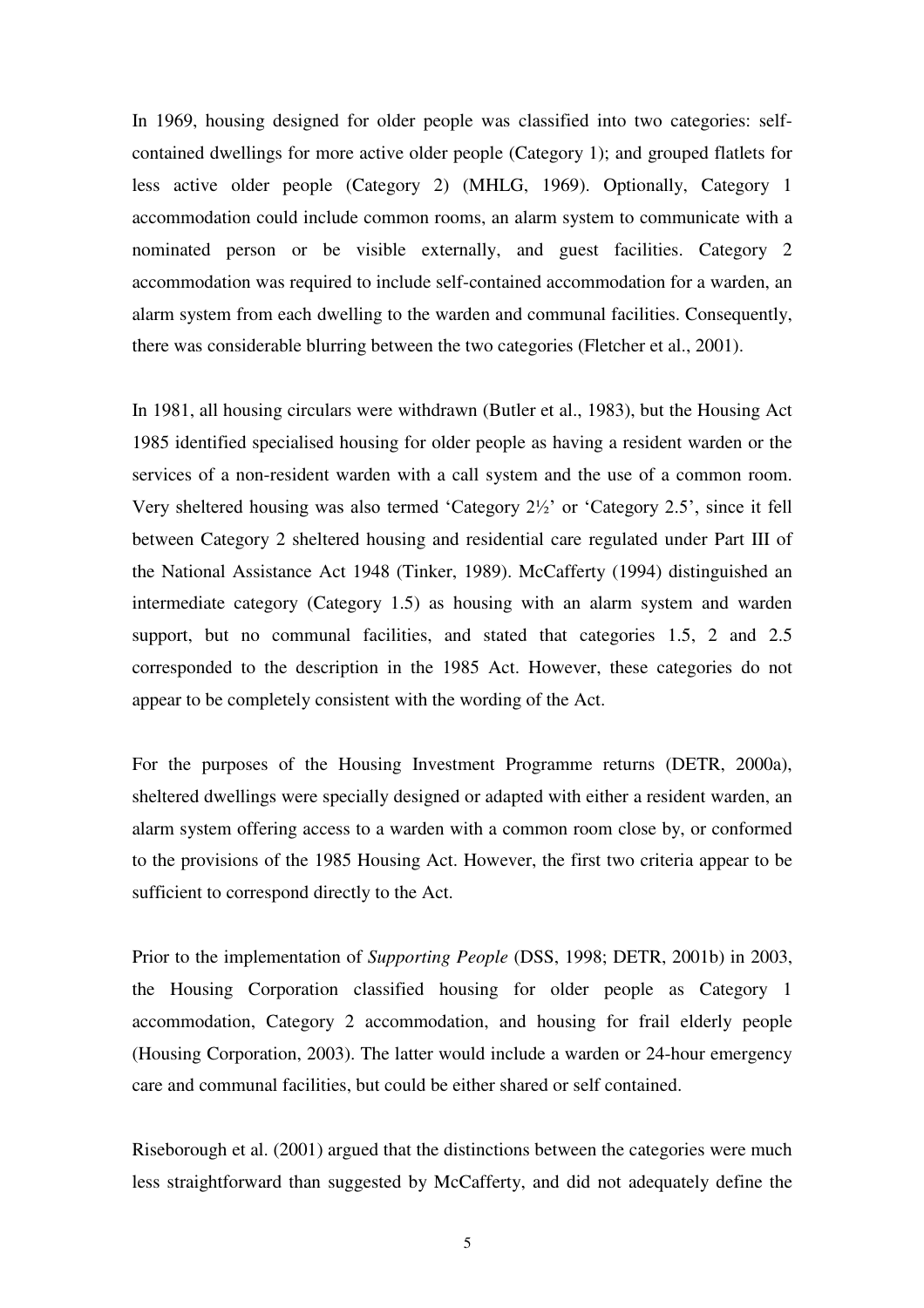range of provision available, and also created widespread confusion among consumers. In a separate report (Fletcher et al., 2001), it was argued that Category 1 sheltered housing could provide additional choice for older people if it was clearly presented and marketed. However, although the term 'sheltered housing' often includes Category 1 accommodation, technically it should be restricted to schemes with the services of a warden and communal facilities (Audit Commission, 1998). Variations in definitions have important implications for the statistics collected on provision (Fletcher et al., 2001; Riseborough et al., 2001; Laing and Buisson, 2003b).

Riseborough et al. (2001) proposed that sheltered housing should be defined as 'Grouped housing particularly aimed at people over retirement age and at people with disabilities who are approaching retirement age' with 'a set of descriptors clarifying which design and service features are present in the scheme' (p.12). Following the implementation of *Supporting People*, and to improve the definitions of sheltered housing, the Housing Corporation has changed its definitions of housing for older people to distinguish housing for older people with all or some specific design features, designated supported housing for older people, and general needs housing (Housing Corporation, 2004).

#### **Private Retirement Housing**

Private retirement housing has received very little attention in the literature (Dalley, 2001). It is usually purchased on a long lease, or less often as a freehold (Laing and Buisson, 2003b). Developers of private retirement housing include for-profit and notfor-profit organisations: the term 'private' refers to the ownership of the property (Laing and Buisson, 2003b). However, some providers offer properties for purchase or rent. Private retirement housing emphasises the property and property-related services, rather than any care and support provided, but providers are increasingly developing integrated housing and care (Laing and Buisson, 2003b).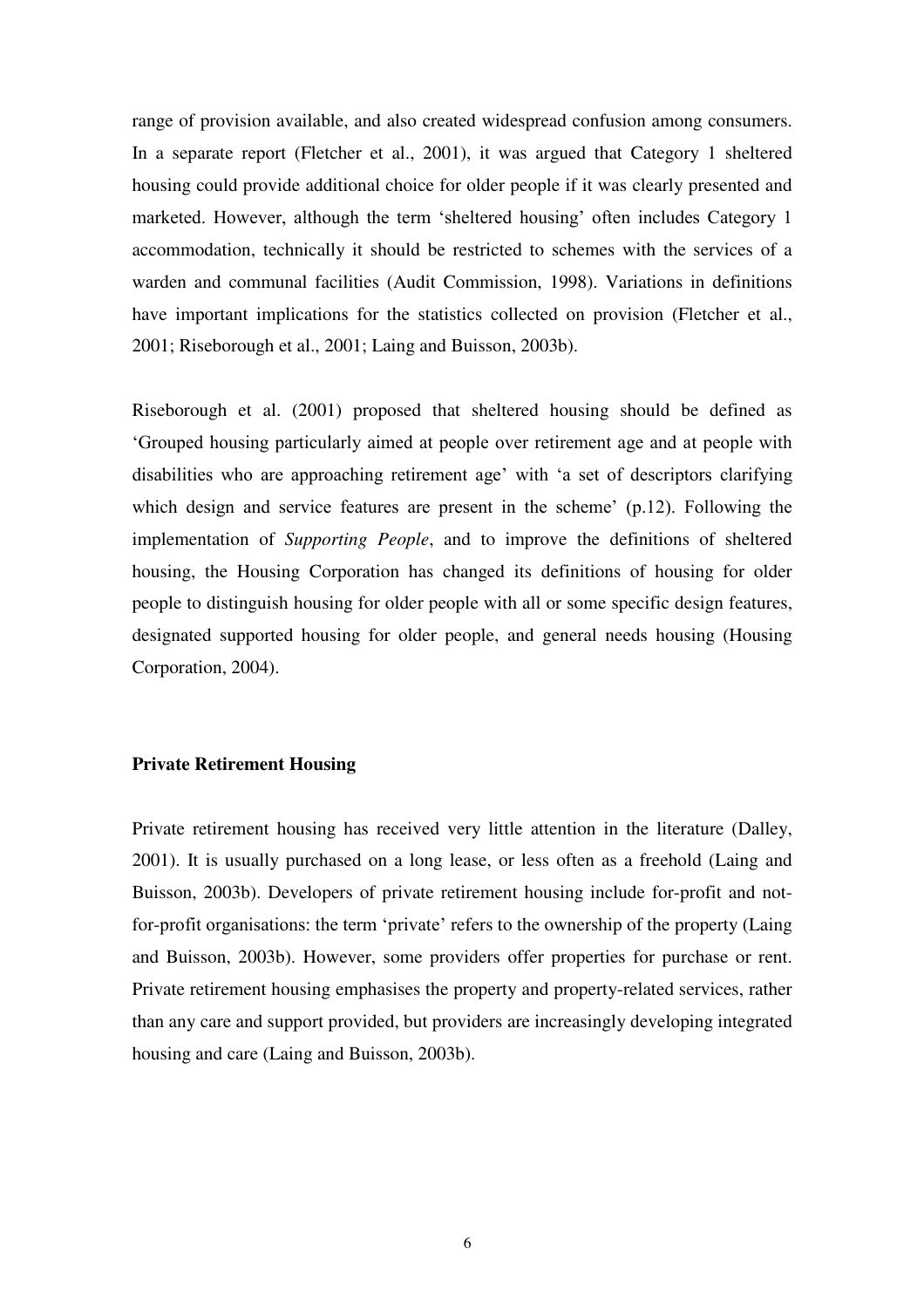#### **Levels of Provision**

Information on sheltered and very sheltered housing was collected on the Housing Investment Programme (HIP) returns until 2000. Subsequently, however, the forms were revised in the light of changes in government policy and to reduce the burden on local authorities (DETR, 2001a). There were approximately 500,000 units of sheltered and very sheltered housing in 2000 (see Table 1), a slight reduction from 1997 (Tinker et al., 1999). The information for very sheltered housing relates to places rather than dwellings, and thus Table 1 overstates the relative provision of very sheltered housing. However, the degree of overstatement is likely to be small. In 1990, nearly 95 per cent of category 2.5 units were bedsits or single-bed units (McCafferty, 1994). Thus, very sheltered housing accounted for less than 5 per cent of social or public sector sheltered housing in 2000. Private providers accounted for 10 per cent of the total number of units, and Registered Social Landlords (RSLs), formerly housing associations, accounted for 39 per cent.

**Table 1: Sheltered and Very Sheltered Housing Provision for Older People, England, 2000**

|                                               | Local<br>authority | <b>RSLs</b> | Other public<br>sector | Private<br>sector | Total  |
|-----------------------------------------------|--------------------|-------------|------------------------|-------------------|--------|
| Sheltered <sup>1</sup>                        | 244475             | 181614      | 1802                   | -                 | 479267 |
| Very sheltered <sup><math>\angle</math></sup> | 7043               | 12555       | 532                    |                   | 20130  |
| Total dwellings                               | 251518             | 194169      | 2334                   | 51376             | 499397 |

Source: DETR (2000a).

Notes:

1. Sheltered housing dwellings.

2. Very sheltered places.

3. Very sheltered places in the private sector were not collected separately.

Until 1998/99, the Survey of English Housing provided information about the number of people living in sheltered housing, which was defined as accommodation with a warden (ONS, 2000). However, few units are likely to have a warden service but no alarm system. For example, in 1977 the figure was only eight per cent (DoE, nd). In 1998/99, around 600,000 people were living in sheltered housing, 86 per cent of whom were living in social or public sector schemes.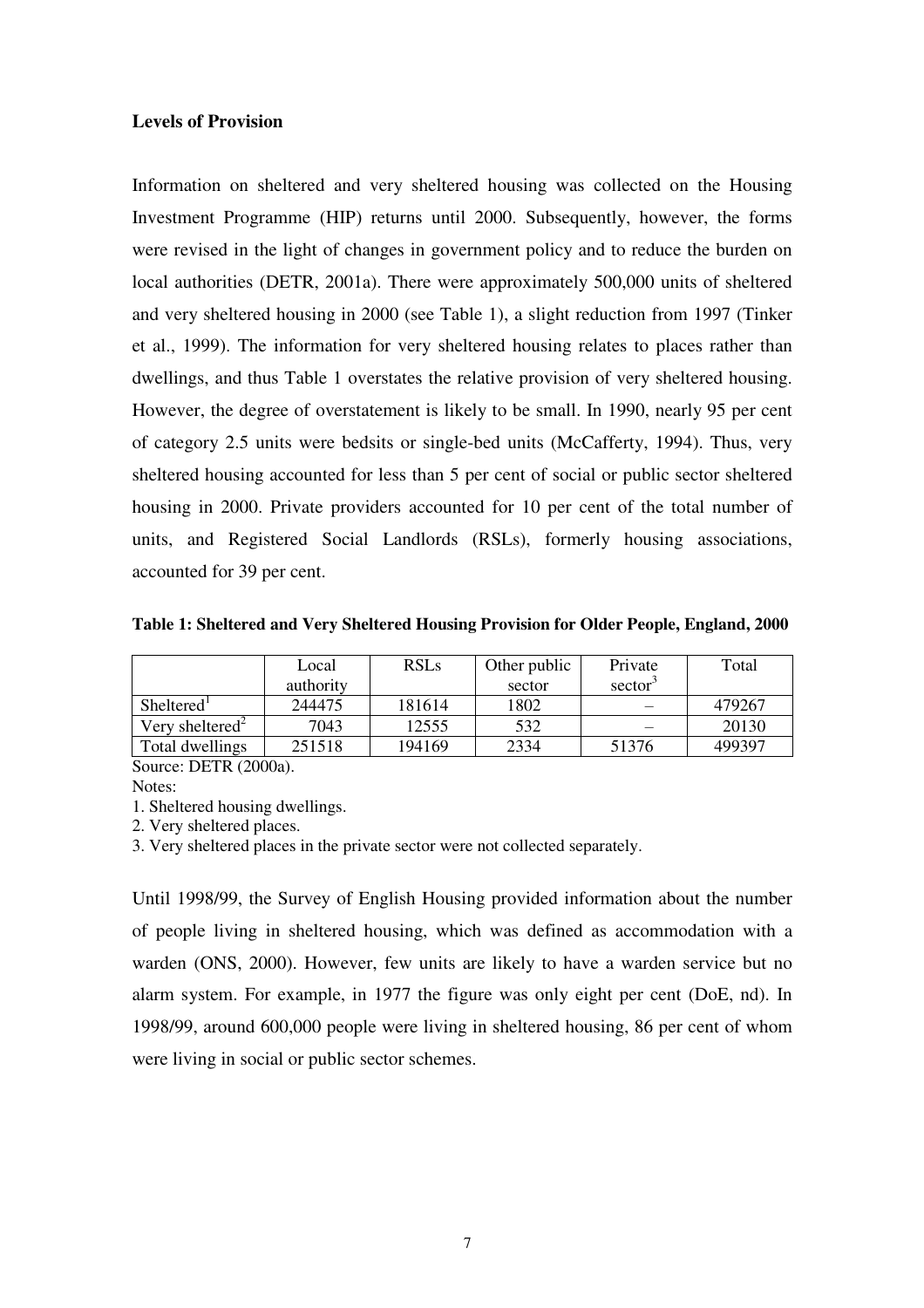#### **Difficult-to-Let Properties**

The recommendations contained in the early design manuals were intended to minimise the burden of housework. However, bed-sitting rooms with cramped facilities and communal bathrooms and toilets became difficult to let (Butler et al., 1983; Middleton, 1987; Tinker et al., 1995). Location, lack of a lift, overprovision in some areas and high rents are further reasons for schemes being difficult to let (Tinker et al., 1995; Nocon and Pleace, 1999). This problem is not confined to ordinary sheltered housing. Some very sheltered housing was created by upgrading ordinary sheltered schemes and, in 1994, Tinker et al. (1995) found that some very sheltered housing was difficult to let, possibly due to a dislike of shared facilities (Tinker et al., 1999). In 1990, 32 per cent of very sheltered housing units were not self-contained (McCafferty, 1994). Concern about obsolescence has led to an emphasis on flexible designs that avoid future redundancy and anticipate technological and other developments (Robson et al., 1997; Fletcher et al., 1999), that is, 'future proofing' (DoH, 2002b).

#### **EXTRA CARE HOUSING**

#### **Definitions**

Until recently, the umbrella term 'assisted living' was used for integrated housing and care in the UK (Laing and Buisson, 2003a), but it has been replaced by the term 'extra care housing' (Laing and Buisson, 2003b). Extra care housing covers a range of specialist housing models, and refers to a concept rather than a particular type of housing (Riseborough and Fletcher, 2003). Extra care housing was originally synonymous with very sheltered housing. More recently, however, retirement communities have incorporated extra care provision, and schemes for particular service user groups are being developed. There is no clear definition of extra care housing (DoH, 2003d; Laing and Buisson, 2003b), since the characteristics of extra care housing are often found in ordinary sheltered housing, and different agencies and providers have their own definitions.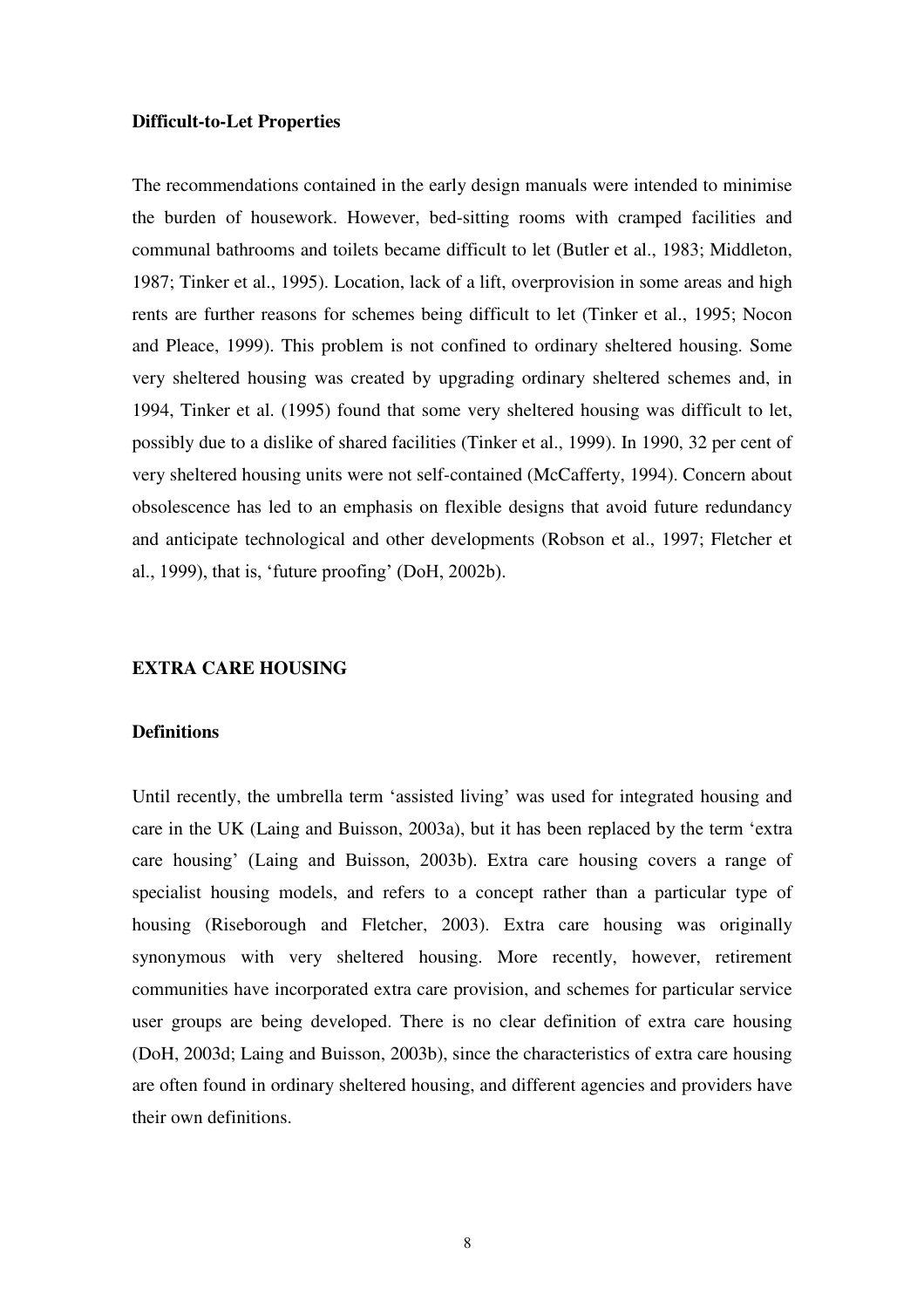Laing and Buisson (2003b) suggest that extra care housing can be recognised by several characteristics: it is for older people; the accommodation ought to be self-contained; care can be delivered flexibly, usually by a team of staff based on the premises; communal facilities and services are available; it aims to be a home for life; and it offers security of tenure. Although the previous Housing Corporation definition included nonself-contained accommodation, developers are unlikely to build shared accommodation (Laing and Buisson, 2003b). In addition, Laing and Buisson indicate that care and support staff should be available for 24-hour care, and suggest that the requirement to have integrated care means that a single agency should be providing care to most residents. The Department of Health (DoH, 2003d) has also suggested an additional category of enhanced sheltered housing, which has additional staffing and some specialised facilities, without remodelling the building or providing full 24-hour care.

#### **Levels of Provision**

The lack of a universal definition complicates attempts to collect statistics on extra care housing. Taking a broad definition, the Elderly Accommodation Counsel identified 596 extra care schemes in England in 2003, providing around 21,000 dwellings (DoH, 2003c). However, some schemes did not provide 24-hour care, and it is likely that the estimated number will be reduced by the collection of more detailed information. The numbers were already lower than those reported in an earlier version of the directory (Laing and Buisson, 2003b). The majority of the schemes were free standing, generally for fewer than 50 residents, although some were larger, and a small number of larger care villages and details of linked care homes were also included. Previous work by the Elderly Accommodation Counsel had identified 150 close care schemes, providing an estimated 1,000 to 1,500 units of accommodation (Laing and Buisson, 2003b).

#### **Assisted Living**

In the US, assisted living refers to housing-based long-term care for frail older people who require personal care but not usually skilled nursing care (Regnier et al., 1995; Schwarz, 2001). It developed from the mid-1980s (Regnier et al., 1995), and was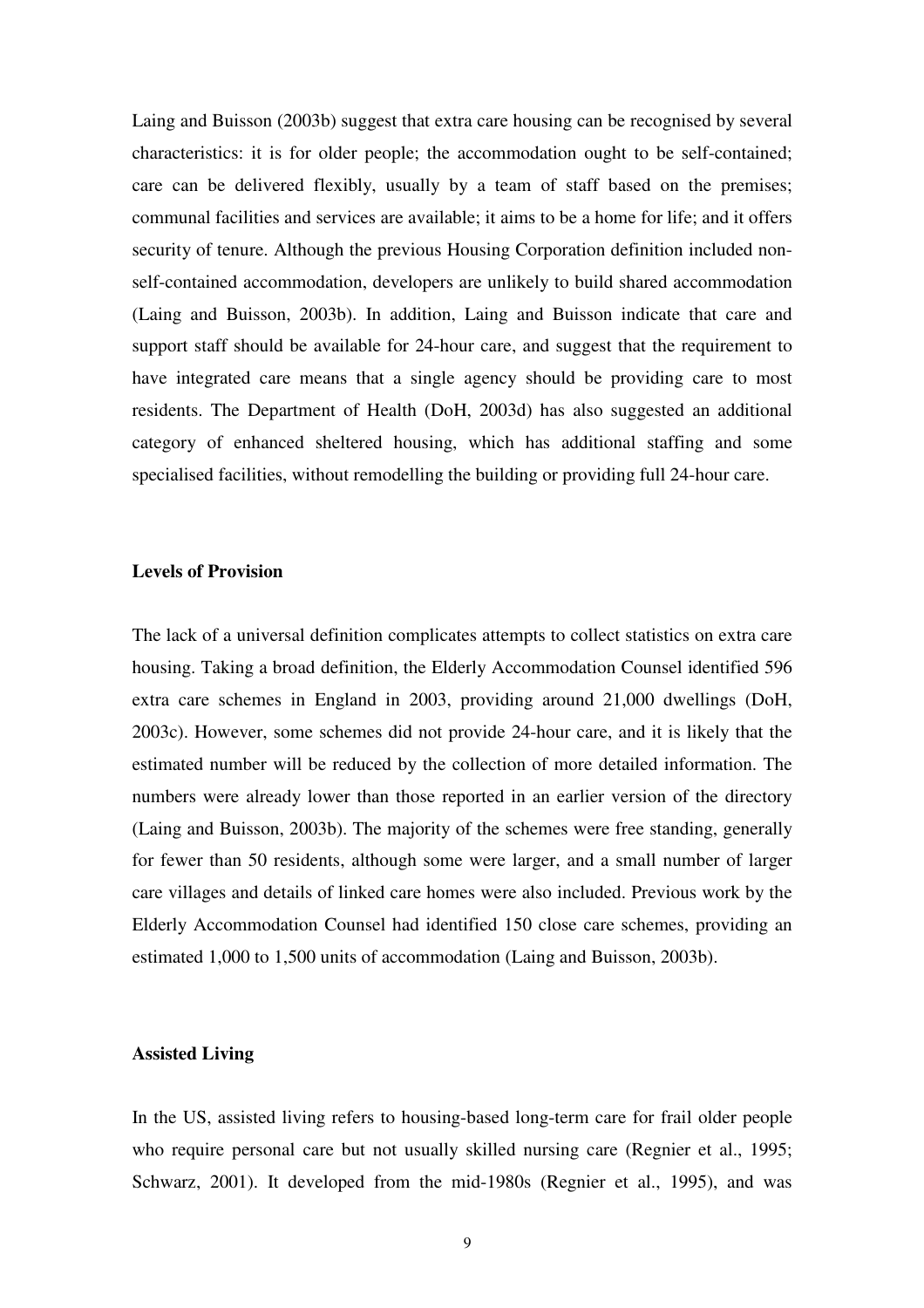providing care for a million individuals by the late 1990s (Schwarz, 2001). Regnier et al. (1995) describe two typical resident profiles for assisted living: cognitively alert but physically frail individuals; and physically able but mentally frail individuals experiencing the first stages of dementia. The lack of alternatives to nursing homes meant that such individuals had been forced into nursing home care. However, assisted living is more readily available to middle- and upper-income individuals, while those on lower incomes have to rely on subsidised housing without care or on medicallyorientated long-term care institutions (Schwarz, 2001). In addition, increasing frailty and declining health may result in residents being asked to leave (Frank, 2001).

#### **COSTS AND FUNDING ISSUES**

The possibility of replacing care homes with extra care housing has focused interest on their comparative costs. Tinker et al. (1999) examined the resource costs of a variety of scenarios, but other studies have made contentious claims based on accounting costs (Oldman, 2000). There are also concerns that local authorities may develop extra care housing to transfer costs to social security funding (Laing and Buisson, 2003a). For example, housing benefit has enabled extra care housing to develop opportunistically (Oldman, 2000).

Netten and Curtis (2003) indicate that capital costs of local authority sheltered housing are higher than for residential care, but revenue costs are lower. Tinker et al. (1999) showed that the costs of care in different locations depend on the level and organisation of care: extra care housing was more expensive than private sector residential care, and for some individuals it was more expensive than local authority residential care. Most studies do not consider sufficiently all the factors associated with costs, specifically the contribution of informal carers and affordability (Oldman, 2000). Another factor is the potential impact on other forms of provision, for example savings to the health services from reduced admissions to hospital (Laing and Buisson, 2003b).

From 2003, *Supporting People* introduced new financial arrangements for statesupported tenants, in order to replace the fragmented system of funding arrangements and to overcome legal restrictions on the use of housing benefit for care services. It was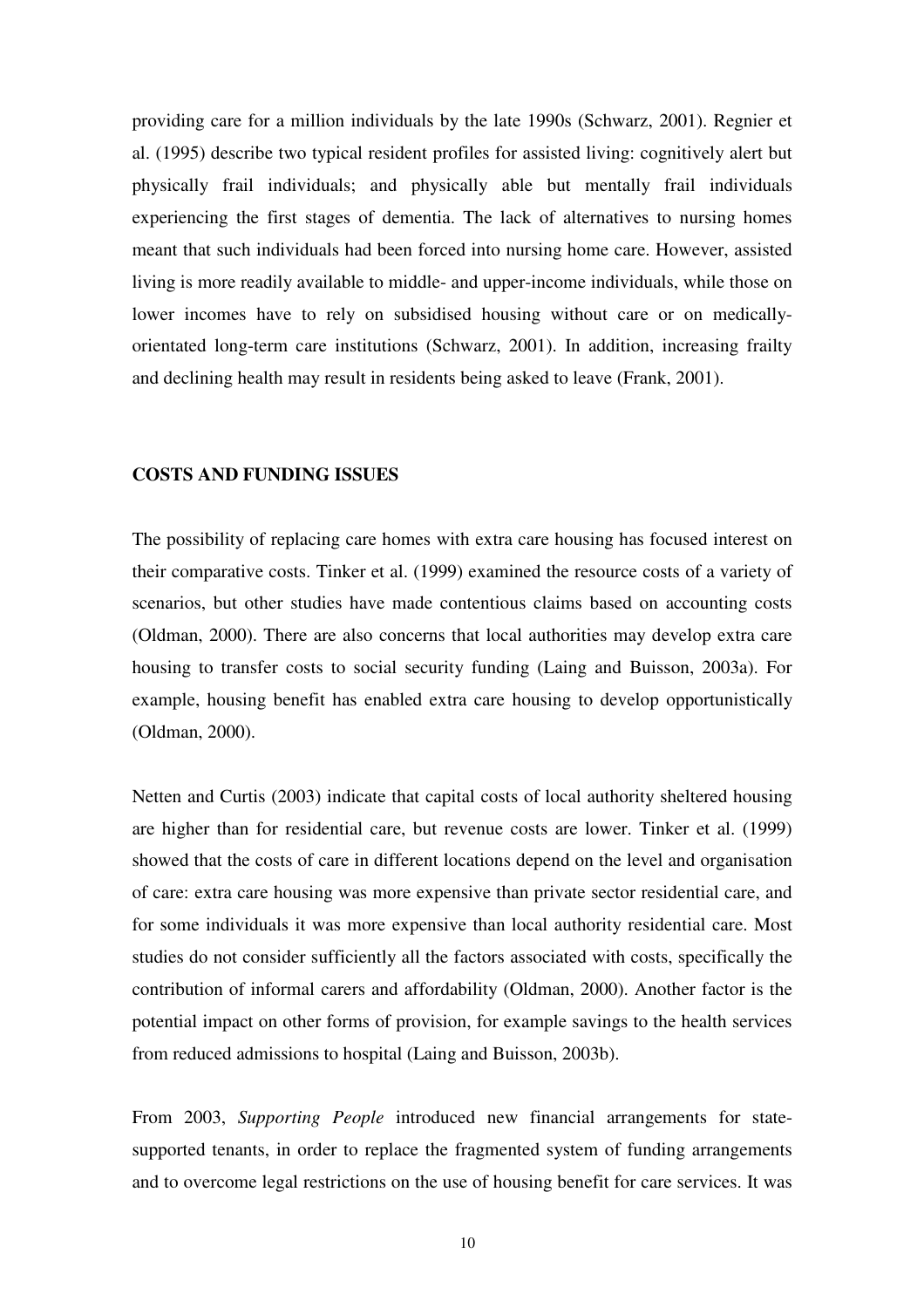also intended to remove the link between support and tenure. Personal care services would be provided separately following a social services or health assessment. However, providers have raised concerns about the impact on the warden service of disaggregating the service charge element from rents (Fletcher et al., 1999; Oldman, 2000). Further concerns have been raised about whether support for housing will be adequately recognised in a cash-limited scheme administered by local authorities, (Heywood et al., 2002). The government's rent restructuring policy (DETR, 2000b) has also affected relative rent levels in the local authority and RSL sectors.

The Extra Care Housing Fund (DoH, nd) has enabled a number of schemes to obtain funding. However, a large number of proposals were unsuccessful (DoH, 2004) and limits on funding have restricted the development of extra care housing (Fletcher et al., 1999). New funding opportunities using Public Private Partnerships, such as the Private Finance Initiative, are being used to develop schemes, but further development of partnerships at the commissioning and development stages and innovations in construction and remodelling will be needed to match development to demand (Fletcher et al., 1999).

Extra care or very sheltered housing enables residents to safeguard their capital and to purchase a flexible package of care on the domiciliary model, rather than a fixed quantity of care as in a care home. Whereas publicly-funded residents in care homes only retain a small personal expenses allowance, income from pensions and benefits can be used to pay the rent and personal care in extra care housing and still provide a comfortable sum to live on (Oldman, 2000). Each resident has substantially more accommodation than in a care home and the privacy and independence given by selfcontained accommodation. Although larger accommodation may appear to be more costly, Laing (2002) argues that the greater potential for alternative use suggests that long-term financing can be achieved at lower rates of return than for care home premises. Further investigation of the costs to all parties of extra care housing is vital before its role can be properly evaluated. More generally, the relative outcomes for residents need to be considered in making an overall judgement of relative costs.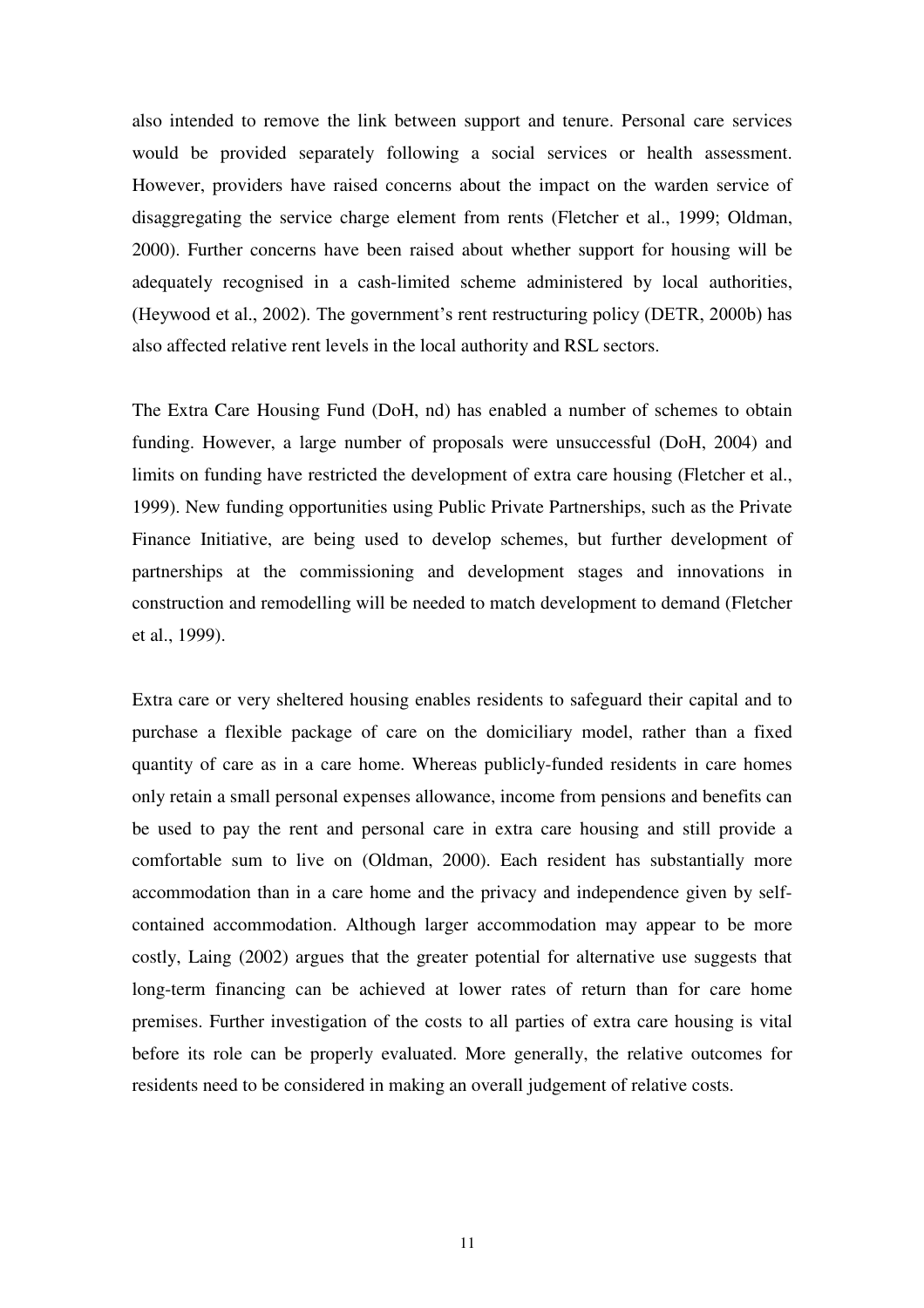#### **THE CHARACTERISTICS AND NEEDS OF RESIDENTS**

A number of studies have collected information enabling comparisons with residential care (for example, Boldy et al., 1973; Plank, 1977; Reed et al., 1980; Baker, 1999; McCoy, nd). Providers of sheltered and very sheltered housing, mainly in the social housing sector, have also sponsored studies, principally for management purposes, which have included information about residents (for example, Fennell, 1986; Middleton, 1987; Riseborough and Niner, 1994; Bartholomeou, 1999). A small number of larger scale studies have provided more systematic comparisons of sheltered and very sheltered schemes (Butler et al., 1983; Tinker, 1989; McCafferty, 1994).

Butler et al., Tinker and McCafferty reported similar findings about the characteristics of residents in sheltered and very sheltered housing. Residents tended to be older, and were more likely to be female, to be living alone and more dependent than individuals living in ordinary housing. Equally, these characteristics also distinguished residents in very sheltered housing from those in sheltered housing, while residents in very sheltered housing were much less dependent than those in residential homes. Residents in local authority provision were more likely to have come from council housing and have been in a partly skilled or unskilled occupation than those in housing association schemes. However, it appeared that, in some cases, specialised housing was being used to respond to specific housing problems. Butler et al. and McCafferty found that sheltered housing tenants were more likely to have been living in privately-rented housing, where the standard of accommodation tended to be poorer than elsewhere, than older people as a whole. Secondly, McCafferty identified an apparent increase in the proportion of residents in sheltered and very sheltered housing with no measured dependency, as well as an increase in those with high levels of dependency.

A particular concern during the development of sheltered housing was the level of need of sheltered housing tenants and the role of the warden. In 1961, the concept of a 'balanced population' of tenants was advocated (MHLG and MoH, 1961). This was seen as necessary for tenants to provide mutual support and to reduce demands on the warden (Butler et al., 1983), although tenants have been found to provide very limited help to others (Middleton, 1987; Tinker, 1989). It was also seen as creating a fundamental contradiction about the role of sheltered housing, since the provision of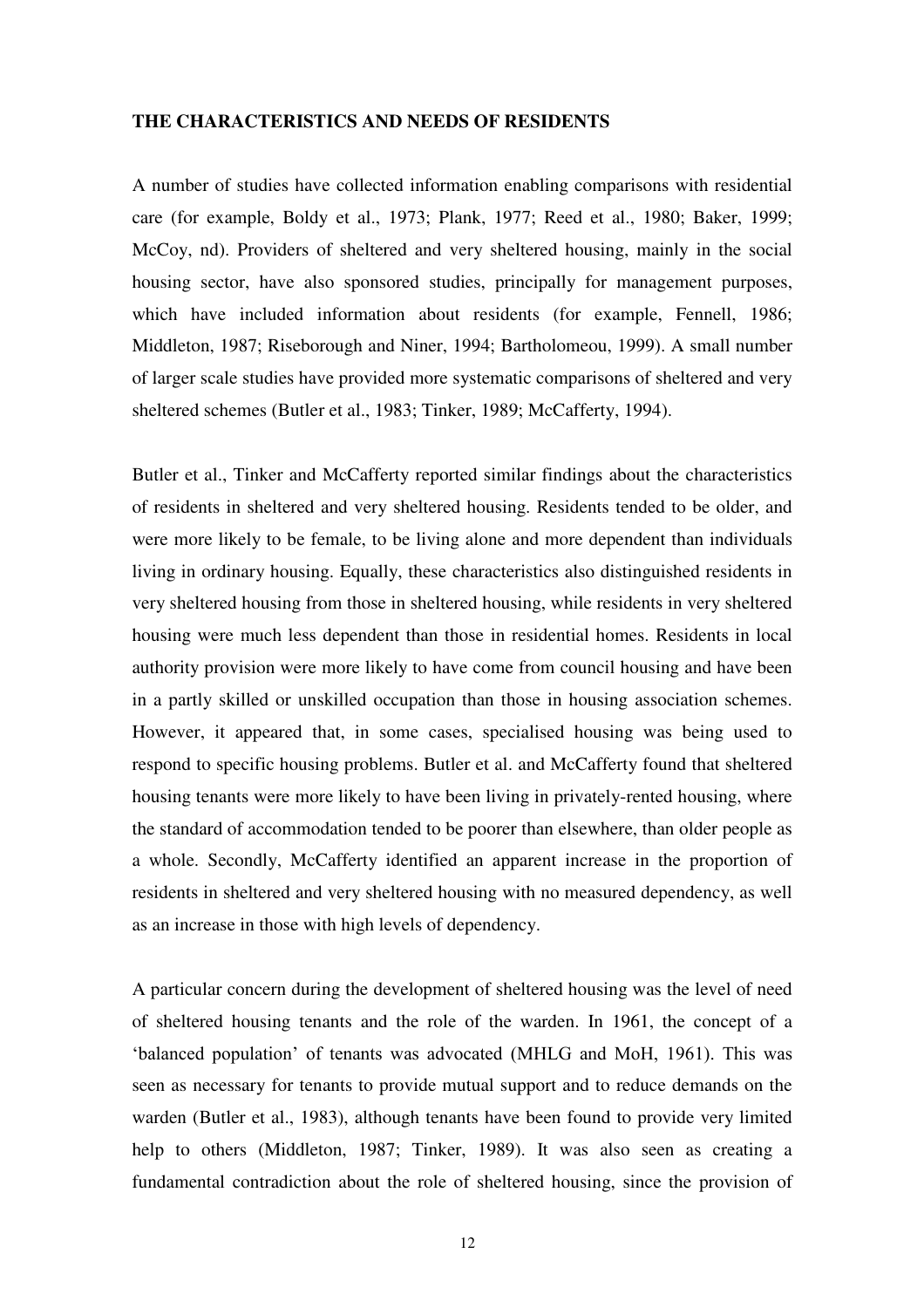additional services to people with lower levels of need was inequitable (Butler et al., 1983; Tinker, 1984; Middleton, 1987). Furthermore, although sheltered housing was developed to tackle both housing and care needs, it was usually allocated according to housing need and managed as housing provision (Butler et al., 1983; Tinker, 1984). At the same time, insufficient attention was given to the development of ordinary housing suitable for older people (Oldman, 1986; Middleton, 1987).

The development of extra care housing has reactivated the issue of a balanced community (Robson et al., 1997), since the principle of ageing in place may contradict the targeting of care towards the most frail, particularly where extra care is seen as an alternative to care home provision. In addition, if extra care housing incorporates higher levels of care than residents require, on average, it is difficult to justify on cost grounds (DoH, 2003d).

In the case of people with dementia, extra care housing schemes are usually able to accept people in the early stages of the disease and support people who develop dementia while they are residents (Fletcher et al., 1999). However, where the lives of other residents appear to be affected by the behaviour of residents with dementia, a move to a care home may be encouraged (Oldman, 2000). The Department of Health has also encouraged the development of pilot schemes for people with learning disabilities who can no longer be supported by their parents (DoH, 2003d).

Relatively little specialised housing has been developed specifically for older people in black and minority ethnic groups, in contrast to day care and home care services (SSI, 1998; Fletcher et al., 1999). However, the increasing number of older people from minority groups, facing different housing and social conditions (Blakemore, 2000), has led to greater concern to develop culturally appropriate forms of provision (Fletcher et al., 1999; DoH, nd).

The development of mixed tenure schemes and schemes that provide community facilities raises questions about the acceptability of the arrangements to residents. Studies in care homes have indicated tensions between long-stay residents and shortstay residents and day centre users (Allen, 1983; Wright, 1995). The design of schemes that provide community facilities needs to incorporate the principles of progressive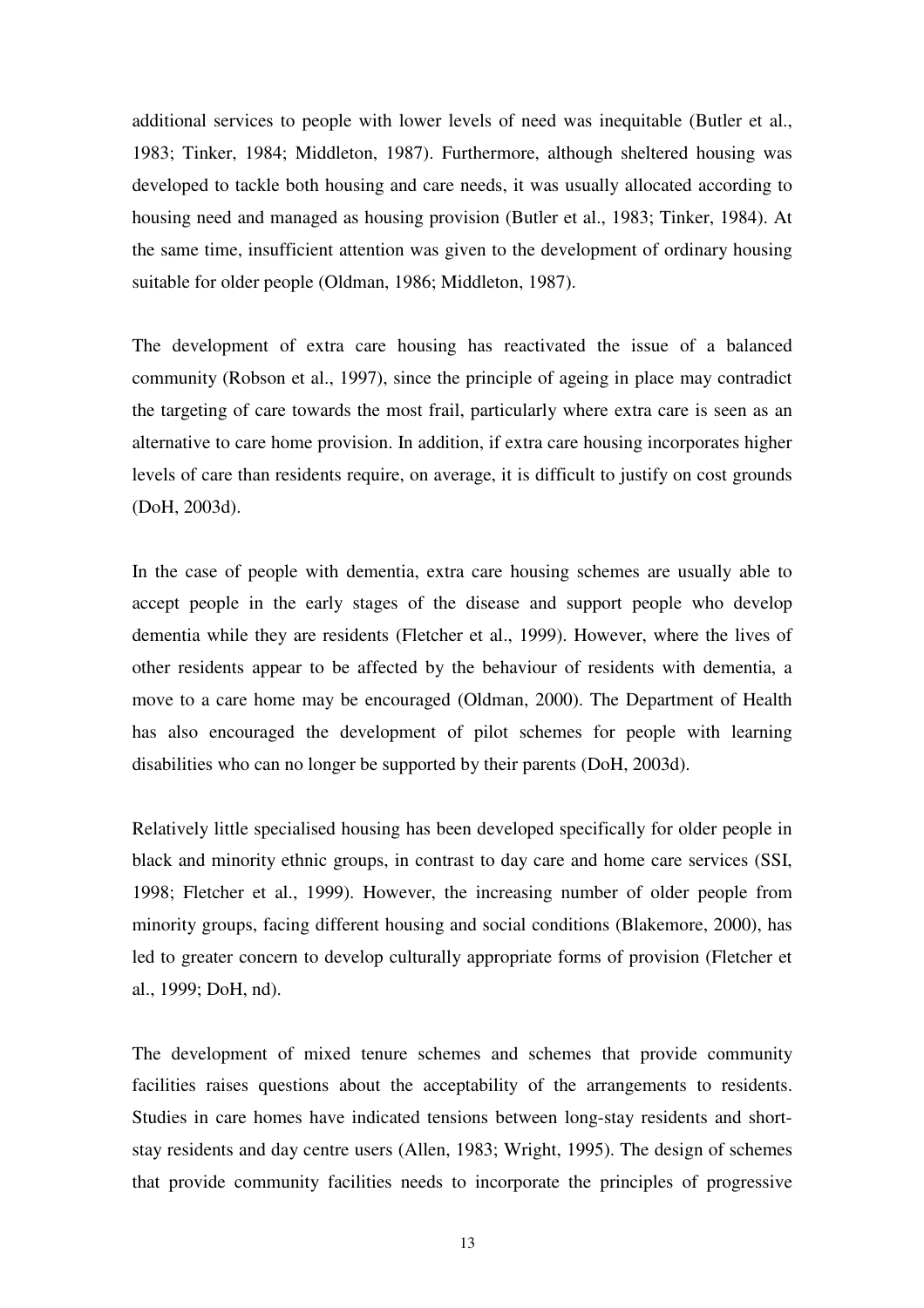privacy (Fletcher et al., 1999), for example by ensuring that there is a physical barrier between public areas and areas used solely by residents and staff.

#### **STAFFING ISSUES**

A central aspect of sheltered housing is that it is supervised by a warden, and the role, training and qualifications of wardens have received extensive examination. Traditionally, the warden has acted as a caretaker of the property and as a 'good neighbour' (Butler et al., 1983; Laing and Buisson, 2003b), although the 'good neighbour' role was rarely defined, and views of the role varied considerably (Butler et al., 1983). With increasing dependency among residents, the role of the warden became more welfare-oriented and more demanding (Laing and Buisson, 2003b). At the same time, wardens have become more professionalised, with a coordinating and enabling role (Tinker et al., 1999; Heywood et al., 2002). However, relatives and wardens remain unclear about their respective roles, and the emphasis on the enabling role can lead to a reduction in direct contact between the warden and the residents (Heywood et al., 2002).

In order to reduce costs, sheltered housing schemes are increasing the use of nonresident, peripatetic wardens (Laing and Buisson, 2003b). Some providers of very sheltered housing have replaced the warden by a scheme manager who is responsible for housing, care and support, whereas others have retained the warden role, but renamed as the estate manager, and contract out care services to separate agencies (Oldman, 2000).

The integration or separation of accommodation and care raises issues relating to costeffectiveness, registration and the delivery of care (Oldman, 2000; Heywood et al., 2002). For older people in social housing, the emphasis on residents as tenants rather than as social work clients suggests a bias towards the separation of the housing function (Tinker et al., 1999). The separation of accommodation and care, for example in schemes run by Hanover (Bartholomeou, 1999), may ensure that housing support services are given greater attention. However, there are concerns about whether this can achieve a seamless service (Oldman, 2000), particularly if there is no care team manager on site (Fletcher et al., 1999). Another reason for the separation of care is that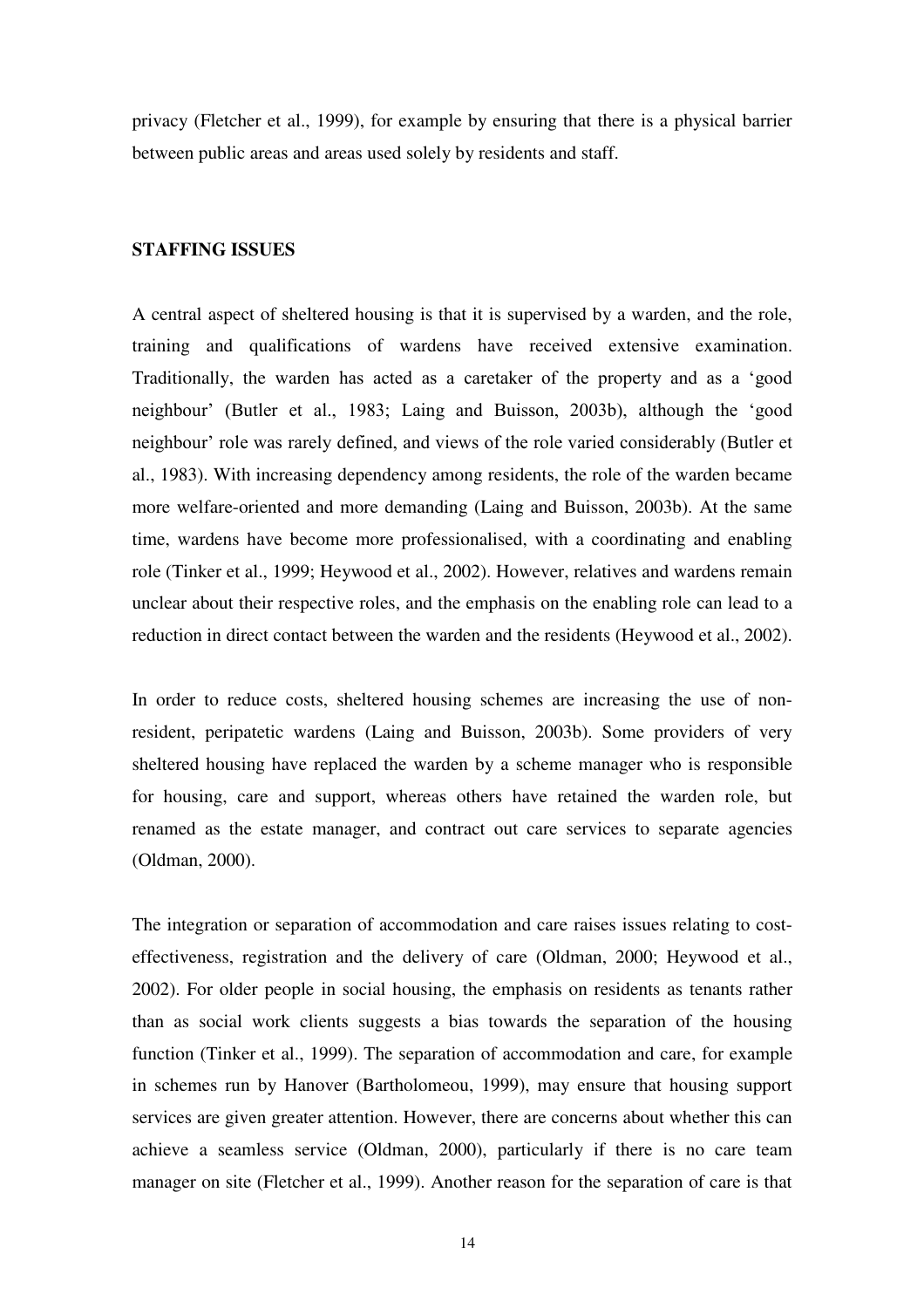the scheme would be registered as providing domiciliary care under the Care Standards Act 2000 (DoH, 2003d), whereas providing personal care would require the scheme to register as a care home (DoH, 2002c), with significant costs (Oldman, 2000).

Very sheltered housing usually has a dedicated team of care or support workers to provide 24-hour care services. When they are based on-site, these are usually sleepingin staff, although some newer schemes have night staff on duty (Fletcher et al., 1999). However, some providers only offer 24-hour cover through an alarm service. The provision of 24-hour care also raises issues about the overall size of the scheme. The size of sheltered housing schemes was often based on the maximum workload that the warden could manage (Fisk, 1986), and there were criticisms that developments were over-concentrated (Fisk, 2003). Schemes in which 24-hour care is provided would need to be sufficiently large for daytime staffing to be organised efficiently without overprovision (DoH, 2003d).

#### **RETIREMENT COMMUNITIES**

#### **Definitions**

Continuing care communities provide for a broader mix of age and dependency ranges and a wider range of communal facilities than would be feasible in a smaller development. They have been relatively rare in the UK, although a number of villages have been developed in the last 20 years. However, not all provide personal care (Laing and Buisson, 2003b).

In the US, continuing care retirement communities form part of the wider retirement community industry. The broad range of retirement communities is unique to the US, and has been attributed to the availability of land and areas with attractive climates (Streib, 2002). Retirement communities in the US date back to the 1920s, but substantial development followed the Second World War, ranging from complete new towns, such as Sun City in Arizona, to small retirement residences (Hunt et al., 1984). Many classifications of retirement communities have been proposed, but have frequently omitted precise definitions of what should be included in particular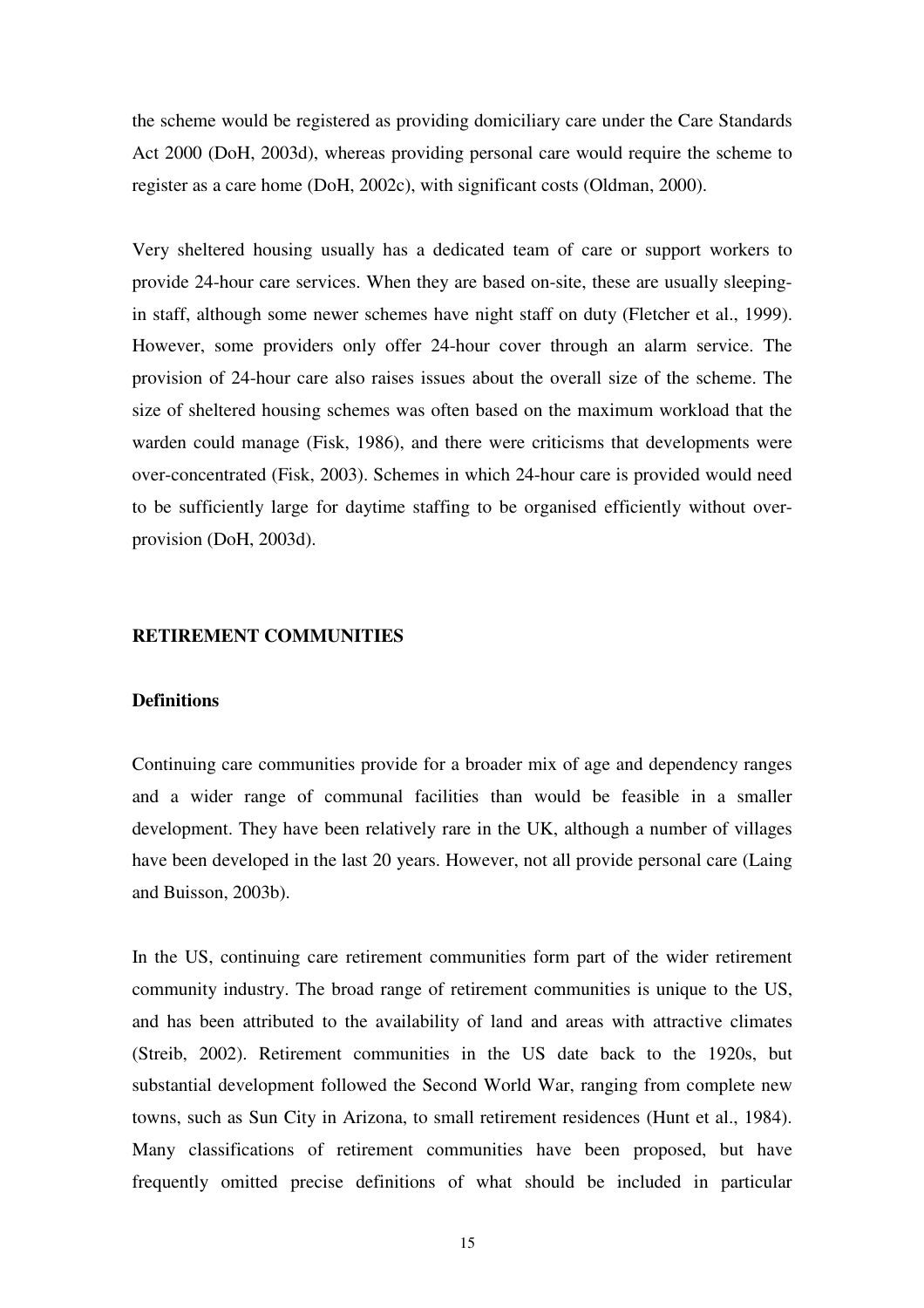categories, and have ignored their dynamic nature (Hunt et al., 1984). Hunt et al. identified four types of leisure-oriented retirement community (LORCs) (Folts and Muir, 2002), which catered for predominantly healthy, often relatively young residents; and continuing care retirement centres (or communities), which catered for a mixture of healthy and frail older residents. In addition to specially-designed communities, naturally-occurring retirement communities (NORCs) can develop through the ageing of the local population or by the out-migration of younger people (Phillips et al., 2001).

In the UK, the terms 'retirement village' and 'continuing care retirement community' tend to be used interchangeably (Laing and Buisson, 2003b). However, Laing and Buisson suggest that, following US practice, the charges to residents should include insurance against future care costs for a scheme to be classed as a continuing care retirement community (Streib, 2002). There are approximately 2,000 continuing care retirement communities in the US, located in both the for-profit and the non-profit sectors (Streib, 2002). However, in the UK, only Hartrigg Oaks in York, operated by the Joseph Rowntree Housing Trust (JRHT), meets this specific definition.

#### **Hartrigg Oaks: A Continuing Care Retirement Community**

Although planning began in 1983, Hartrigg Oaks was only opened in 1998, following seven years' delay in obtaining planning permission. The development includes 152 bungalows, which can accommodate up to 247 residents, and a central building providing communal facilities and a 41-place care home (Rugg, 2000; Sturge, 2000). Residents contribute an initial capital payment or residence fee, and a monthly maintenance or community fee, and there are several payment options. The standard community fee covers care for up to 21 hours per week. Where care needs exceed this, the resident may be asked to move to the care centre (Sturge, 2000). The contract is similar to a tenancy agreement, and residents who breach it will be asked to leave. However, there is a hardship fund for residents who need financial help.

Providers managing continuing care retirement communities need actuarial estimates of health status and life expectancy, and need to predict the future finances of the community (Streib, 2002). The JRHT needed to ensure that there were groups of older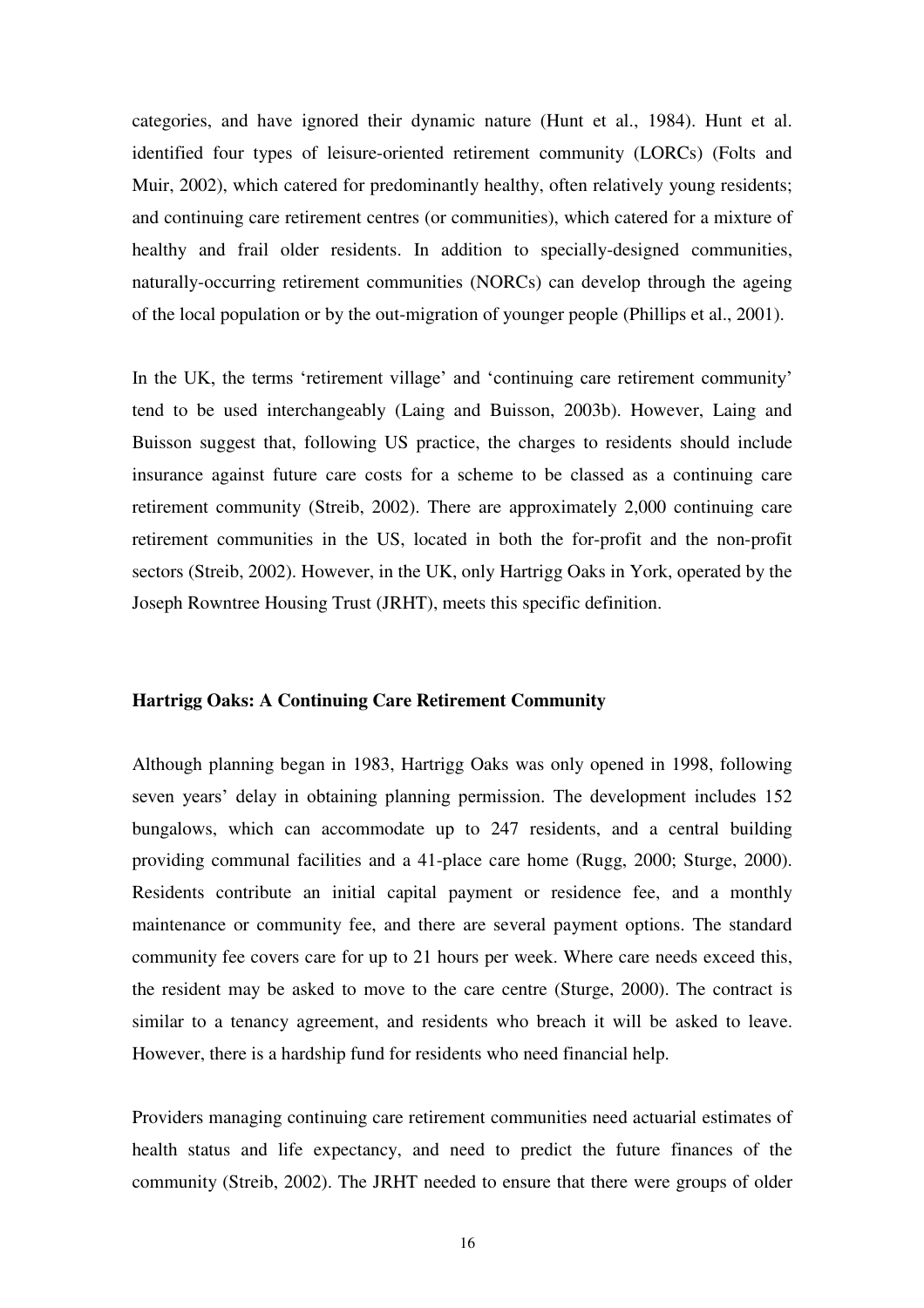people who would be able to afford the fees. Actuarial calculations of the likely mortality rates and care needs of residents were particularly important since residents would be relatively wealthy and have high survival rates. However, there was a lack of information about the needs of the target group of residents and a degree of uncertainty in making predictions for relatively small numbers of individuals (Rugg, 2000).

Internal monitoring (Sturge, 2000) and external evaluation (Rugg, 2000; Croucher et al., 2003) demonstrated that Hartrigg Oaks was popular, and enabled the development of an active community with numerous leisure interests. Some problems were identified with the design of the bungalows and the organisation of care. For example, low-level baths designed for ease of access were considered to be too institutional. Similarly, many residents disliked being associated with a retirement community, and the phrase 'Continuing Care Retirement Community' was removed from the entrance sign. More residents required support than had been anticipated, and the community fees had to be increased to cover increased staffing levels. However, the care home was little used for permanent stays, but more for respite and rehabilitative/intermediate care. Residents who were older or more frail tended to be less likely to participate in social activities, while the capacity to care for people with dementia was relatively limited and raised concerns about whether the scheme could provide a home for life.

The majority of continuing care retirement communities in the US and Germany are not-for-profit concerns, and residents viewed the reputation of the JRHT as a non-profit organisation as an important safeguard (Rugg, 2000; Croucher et al., 2003). Only about 25 per cent of older people were estimated to be able to afford the charges (Croucher et al., 2003), and Hartrigg Oaks is expensive until residents need the level of support that is available (Hanson, 2001). Although the level of satisfaction suggests that further schemes for people with similar income levels would be feasible (Croucher et al., 2003), there are questions about how easily the model could be replicated (Rugg, 2000). However, the high space standards, amenities and range of care services provide general lessons for all types of retirement community (Croucher et al., 2003).

Although the growth in home ownership may be expected to increase the proportion of older people who could afford the cost of developments like Hartrigg Oaks, a majority of older people are unlikely to be able to afford such schemes in the foreseeable future.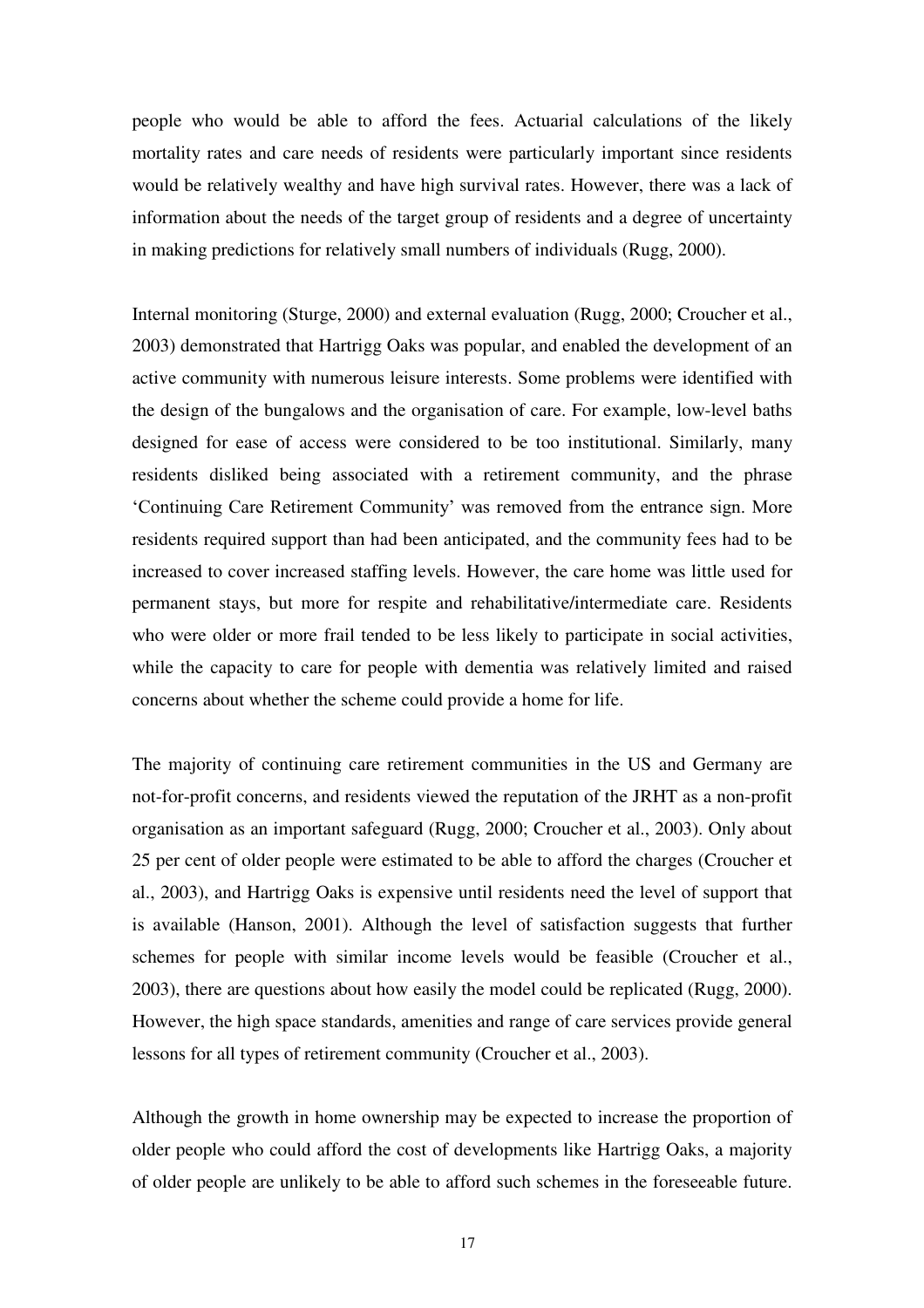Developments offering a range of tenures will be accessible to a much wider range of older people. In recognition of the growth in home ownership, some providers of rented schemes have considered developing mixed tenure schemes, for example the ExtraCare Charitable Trust (Appleton and Shreeve, 2003).

#### **ExtraCare Charitable Trust Developments**

The ExtraCare Charitable Trust had 19 extra care schemes in 2003, providing 958 units of accommodation (Laing and Buisson, 2003b), and further developments are in progress. Two of the schemes were retirement villages: Berryhill Retirement Village in Stoke-on-Trent consists of 148 units, and was developed for social renting; Ryfields Retirement Village in Warrington consists of 243 units, including 70 to be sold, either outright, or by using a variety of shared equity arrangements (Appleton and Shreeve, 2003). One of the Trust's earlier schemes formed part of the strategy for replacing residential care in Wolverhampton. An independent comparison of the tenants of the scheme and a comparable community sample found that the tenants had maintained their physical and mental health and social functioning, in contrast to the deteriorating functioning among the comparison group, and were more satisfied with their lives, despite being more than three years older, on average, than the comparison group (Kingston et al., 2001). Peer support and safety and security were identified as key factors in maintaining tenants' well-being. A further study of residents of Berryhill identified greater challenges in promoting the community ethos of the Trust. The facilities and activities available encouraged participation and involvement, but for residents with physical or mental health problems the environment could exacerbate their condition and lead to greater isolation (Bernard et al., 2004). The results of this study have been used in the planning and delivery of services at Ryfields (Appleton and Shreeve, 2003).

#### **GAPS IN KNOWLEDGE**

The main sources of information on the provision of extra care housing are statistical returns to the Office of the Deputy Prime Minister and the Housing Corporation, and the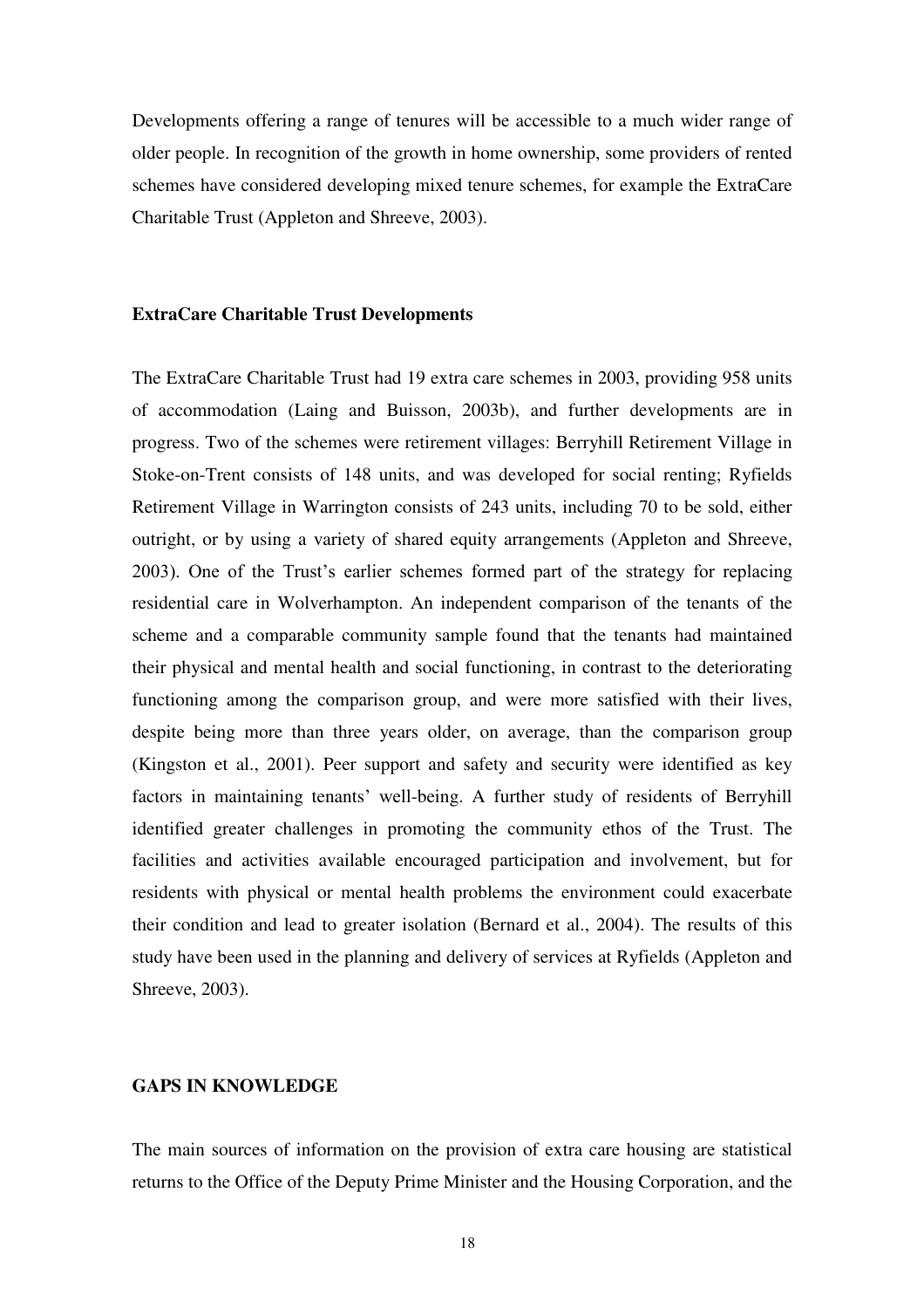surveys conducted by the Elderly Accommodation Counsel. Laing and Buisson compile an annual report on extra care housing that draws on these sources of information, together with other national statistics, research reports and information obtained from providers. However, none of the sources of information give an overall picture (Laing and Buisson, 2003b). The collection of statistical information has been complicated by the variety of definitions used by different agencies, and it remains to be seen whether the new Housing Corporation definitions will help to clarify the position. The figures presented in Table 1 are drawn from the HIP returns for 2000, since this was the last year that this information was collected.

The national returns provide basic information about the stock of sheltered and very sheltered housing, by location and ownership. More detailed information is collected by the Elderly Accommodation Counsel on extra care housing, including information on the number of dwellings, the facilities, the support for residents, the policy on pets, the provision of meals and the types of tenure available, and is published as a directory of schemes, not as a statistical report (DoH, 2003c).

As noted above, three large-scale studies have been undertaken to provide systematic comparisons of sheltered and very sheltered schemes, but these are dated. In addition, a number of in-depth studies have been undertaken about individual developments, for example the monitoring and evaluation of Hartrigg Oaks and the studies of the schemes developed by the ExtraCare Charitable Trust. However, there has been no recent comprehensive evaluation of the new forms of provision and there has been no real attempt to assess outcomes and/or the quality of care (Oldman, 2000). Since extra care housing is being viewed as an alternative to care homes, comparative information is needed about both forms of provision, including information on costs and the characteristics of residents. Although more information is available about care homes and their residents, changes in care home provision (Darton et al., 2003) indicate that an up-to-date comparative study is needed. Information about residents is particularly important, because different forms of accommodation may be more suitable for different client groups, for example residents with mental health problems and members of black and minority ethnic groups.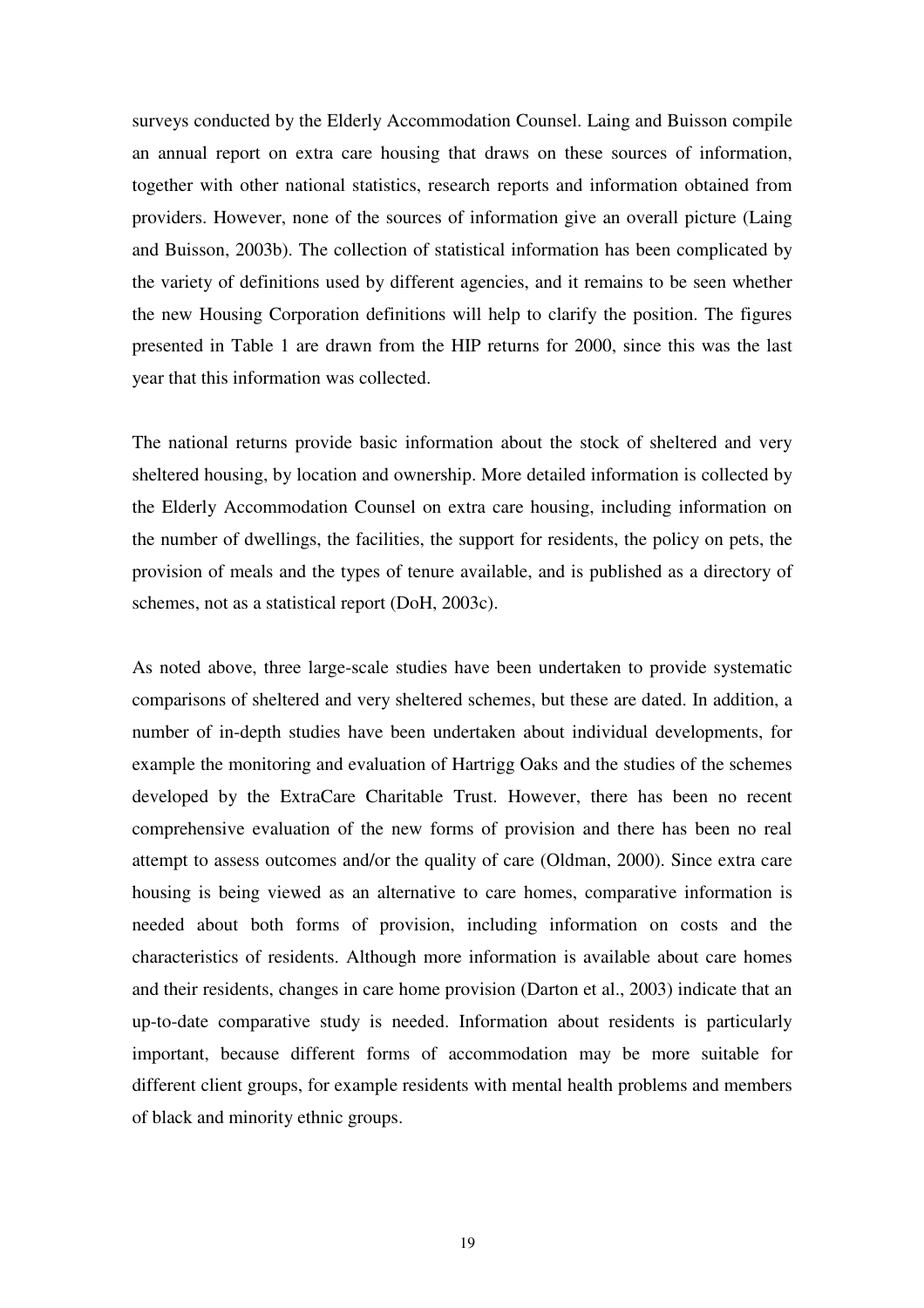Developments in extra care have resulted in changes in the role of the warden or scheme manager, and some providers have separated the housing and care functions. In addition, the supply of care staff is a major issue for providers of all types of care services. The advantages and disadvantages of alternative staffing arrangements and their relative costs need to be investigated, as well as more general issues of staff supply, qualifications, training and reimbursement.

Extra care housing includes a wide range of types of provision, and some schemes formerly described as very sheltered housing may have more in common with care homes than retirement villages. The developments supported by the Extra Care Housing Fund will be evaluated (DoH, 2003d), but these will also need to be placed in the context of extra care developments more widely. Internationally, particularly in the US, there is a developing literature on assisted living and retirement communities, for example the volumes edited by Schwarz (2001) and Streib (2002). However, comparisons with developments in the UK need to take account of the particular economic and social circumstances of the different countries.

Extra care housing also needs to be considered in relation to housing policies more generally, and this also requires information about facilities, the characteristics of residents, costs and outcomes. Extra care housing developments that incorporate the principles of universal design, demonstrated in standards for Lifetime Homes, can provide an enabling environment in which residents can age in place (Hanson, 2001), and are examples of attempts at future proofing. The Department of Health remains concerned that extra care provision for less dependent older people is a form of overprovision. However, without a range of levels of dependency, extra care housing could become another version of a care home, with entry being delayed until few options remain for the older person. Furthermore, the ethos of extra care housing as housing would be lost.

#### **SUMMARY**

Studies of extra care housing suggest that housing-based developments can provide greater independence and a range of activities for residents. However, compared with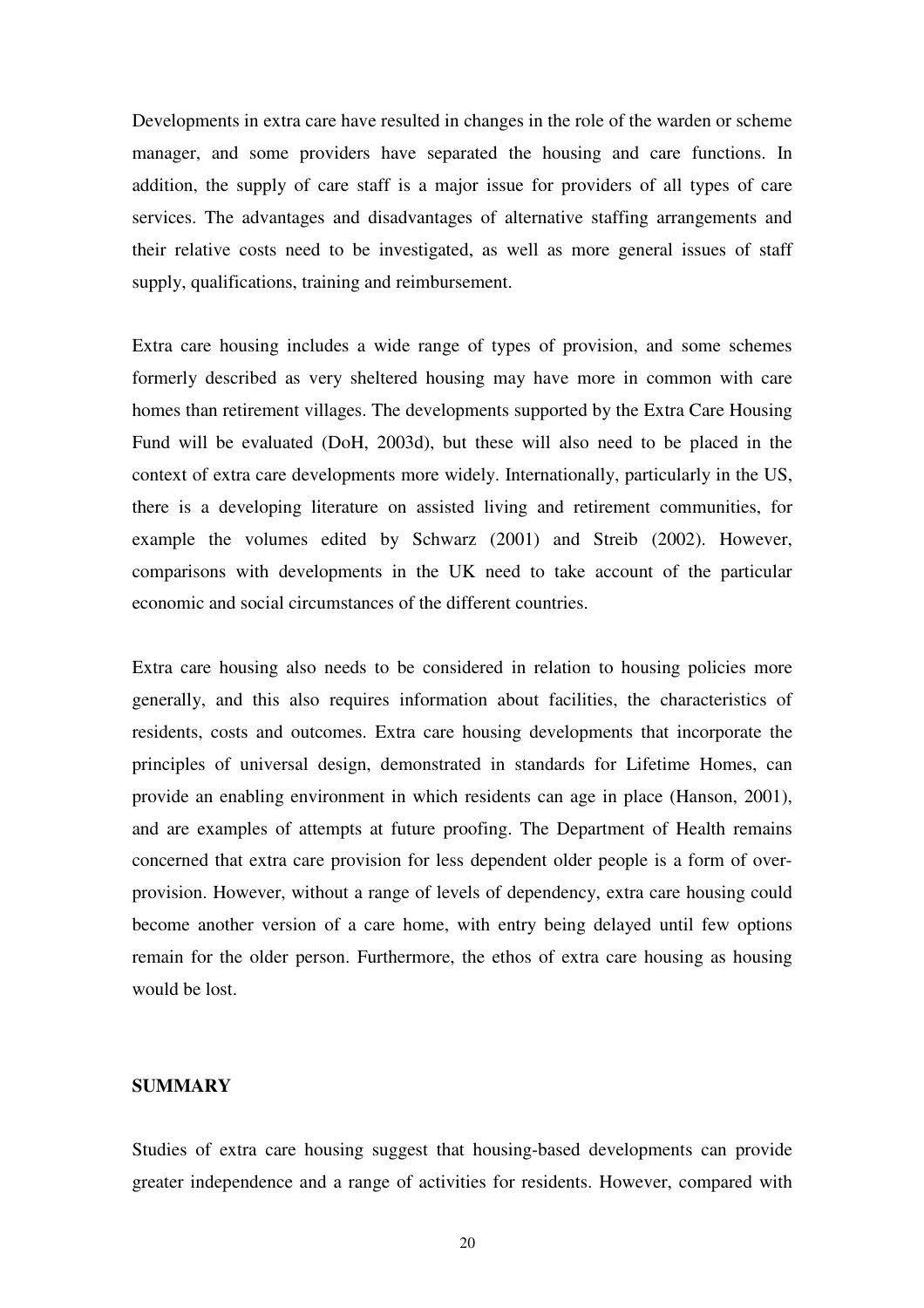ordinary sheltered housing, the number of places available in such schemes is still very small. Retirement villages or communities potentially offer a very wide range of facilities, but the number of these is extremely small, and the history of Hartrigg Oaks illustrates the practical difficulties in establishing a large-scale new development. For more dependent residents, extra care schemes have been found to provide an attractive alternative form of accommodation, but the longer-term viability and limitations of such schemes for more dependent residents need to be investigated. Similarly, the social cost of extra care housing needs proper investigation. Some extra care housing developments are taking account of the implications of the growth in owner-occupation, but there are few such schemes so far, and the range of financial products and tenure arrangements available to potential residents needs much more development.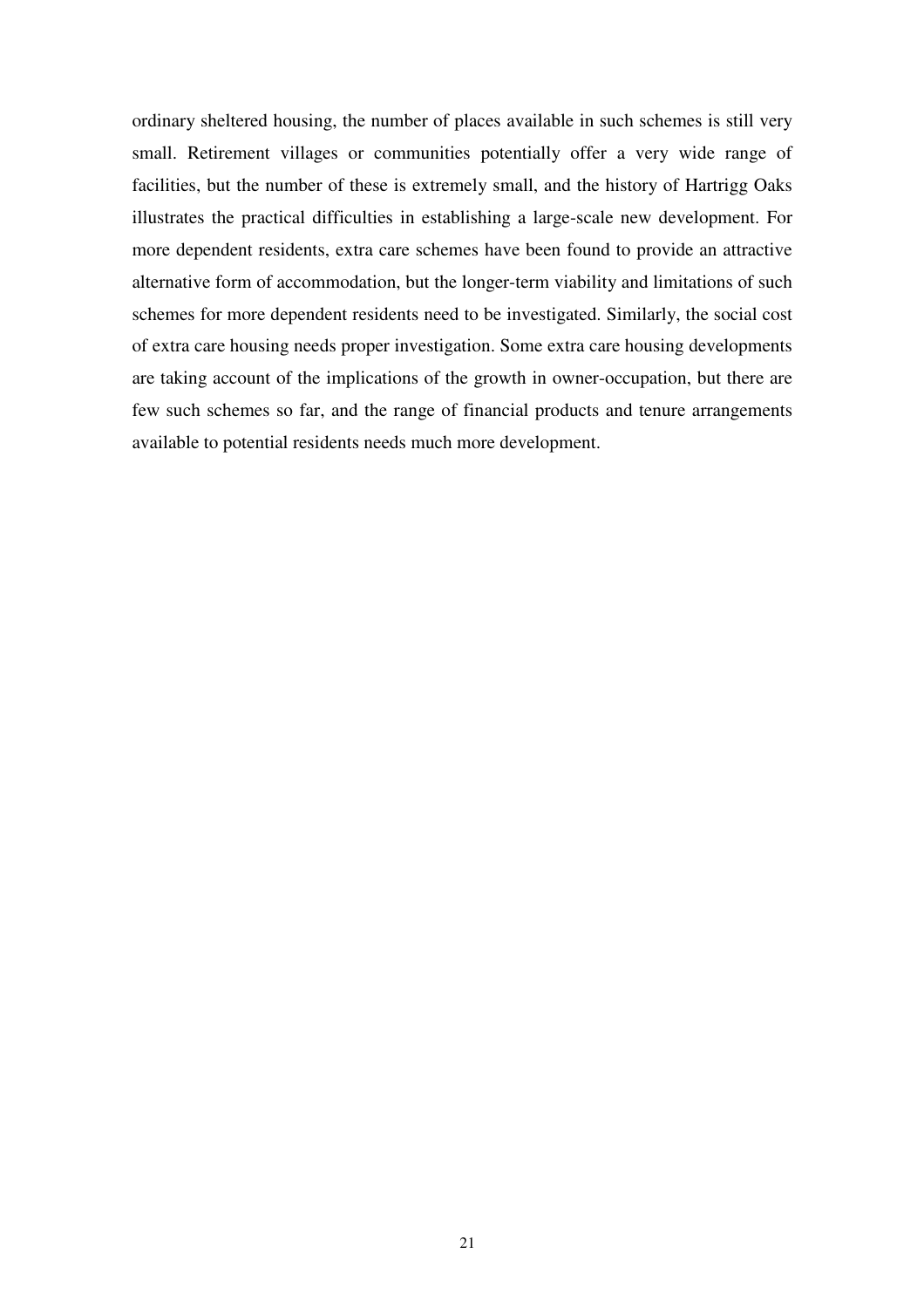#### **REFERENCES**

Allen, I. (1983) *Short-Stay Residential Care for the Elderly*. London: Policy Studies Institute.

Appleton, N. and Shreeve, M. (2003) *Now for Something Different - The ExtraCare Charitable Trust's Approach to Retirement Living*. Witney: Old Chapel Publishing.

Audit Commission (1986) *Making a Reality of Community Care*. London: HMSO.

Audit Commission (1998) *Home Alone: The Role of Housing in Community Care*. London: Audit Commission.

Bailey, A. (2001) *New Agenda for Older People*. Wolverhampton: Wolverhampton City Council.

Baker, T. (1999) *"You Have Your Own Front Door". Cambridgeshire and Peterborough Very Sheltered Housing Review*. Cambridge: Cambridgeshire County Council.

Bartholomeou, J. (1999) *A View of the Future: The Experience of Living in extraCare*. Staines: Hanover Housing Group.

Bernard, M., Bartlam, B., Biggs, S. and Sim, J. (2004) *New Lifestyles in Old Age: Health, Identity and Well-Being in Berryhill Retirement Village*. Bristol: The Policy Press.

Blakemore, K. (2000) Health and social care needs in minority communities: an overproblematized issue? *Health and Social Care in the Community*, **8**, No. 1, 22-30.

Boldy, D., Abel, P. and Carter, K. (1973) *The Elderly in Grouped Dwellings: A Profile*. Publication No. 3. Exeter: Institute of Biometry and Community Medicine, University of Exeter.

Brenton, M. (2002) Choosing and managing your own community in later life. In K. Sumner (ed.) *Our Homes, Our Lives: Choice in Later Life Living Arrangements*, 141- 160. London: Centre for Policy on Ageing.

Butler, A., Oldman, C. and Greve, J. (1983) *Sheltered Housing for the Elderly: Policy, Practice and the Consumer*. London: George Allen & Unwin.

Cameron, A., Harrison, L., Burton, P. and Marsh, A. (2001) *Crossing the Housing and Care Divide*. Bristol: The Policy Press.

Care Standards Act 2000 (2000 c. 14) London: The Stationery Office.

Cm 849 (1989) *Caring for People: Community Care in the Next Decade and Beyond*. London: HMSO.

Cm 4169 (1998) *Modernising Social Services: Promoting Independence, Improving Protection, Raising Standards*. London: The Stationery Office.

Cmnd 8173 (1981) *Growing Older*. London: HMSO.

Conway, J. (2000) *Housing Policy*. London: Routledge.

Croucher, K., Pleace, N. and Bevan, M. (2003) *Living at Hartrigg Oaks: Residents' Views of the UK's First Continuing Care Retirement Community*. York: Joseph Rowntree Foundation.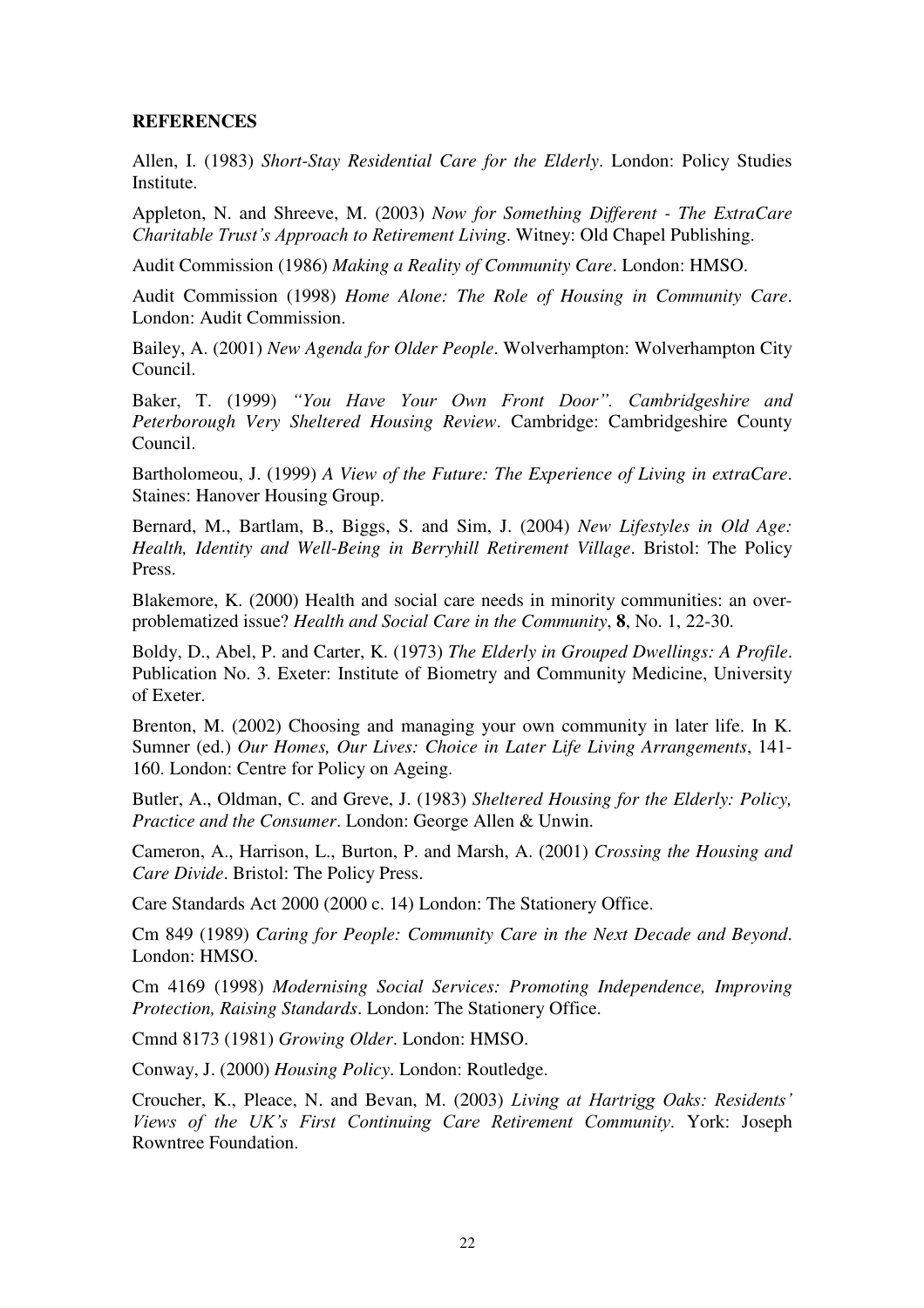Dalley, G. (2001) *Owning Independence in Retirement: The Role and Benefits of Private Sheltered Housing for Older People*. CPA Reports 30. London: Centre for Policy on Ageing.

Darton, R., Netten, A. and Forder, J. (2003) The cost implications of the changing population and characteristics of care homes. *International Journal of Geriatric Psychiatry*, **18**, No. 3, 236-243.

DETR (2000a) *2000 Housing Investment Programme: Operational Information*. London: Department of the Environment, Transport and the Regions.

DETR (2000b) *Quality and Choice: A Decent Home for All. The Way Forward for Housing*. London: Department of the Environment, Transport and the Regions.

DETR (2001a) *Housing Investment Programme (HIP) 2001: Guidance Notes for Local Authorities*. July 2001. London: Department of the Environment, Transport and the Regions.

DETR (2001b) *Supporting People: Policy into Practice*. January 2001. London: Department of the Environment, Transport and the Regions.

DHSS (1981) *Report of a Study on Community Care*. London: Department of Health and Social Security.

DoE (no date) *Report on a Survey of Housing for Old People Provided by Local Authorities and Housing Associations in England and Wales*. London: Department of the Environment.

DoH (2002a) *Expanded Services and Increased Choices for Older People: Investment and Reform for Older People's Social Services*. Press Release 2002/0324. London: Department of Health.

DoH (2002b) *Feedback on the Launch of the Housing Learning and Improvement Network on Friday, 22 November 2002 at the ICC, Birmingham*. London: Department of Health.

DoH (2002c) *Supported Housing and Care Homes: Guidance on Regulation*. August 2002. London: Department of Health.

DoH (2003a) *Amended National Minimum Standards for Care Homes*. Press Release 2003/0070. London: Department of Health.

DoH (2003b) *Care Homes for Older People: National Minimum Standards*. London: The Stationery Office.

DoH (2003c) *Extra Care Housing Directory*. Change Agent Team, Housing Learning & Improvement Network, and Elderly Accommodation Counsel. London: Department of Health.

DoH (2003d) *Extra Care Housing for Older People: An Introduction for Commissioners*. London: Department of Health.

DoH (2004) *'Independence not Dependence' - New Extra Care Housing Places for Older People Announced*. Press Release 2004/0070. London: Department of Health.

DoH (no date) *Developing and Implementing Local Extra Care Housing Strategies*. London: Department of Health.

DoH and DoE (1997) *Housing and Community Care: Establishing a Strategic Framework*. London: Department of Health.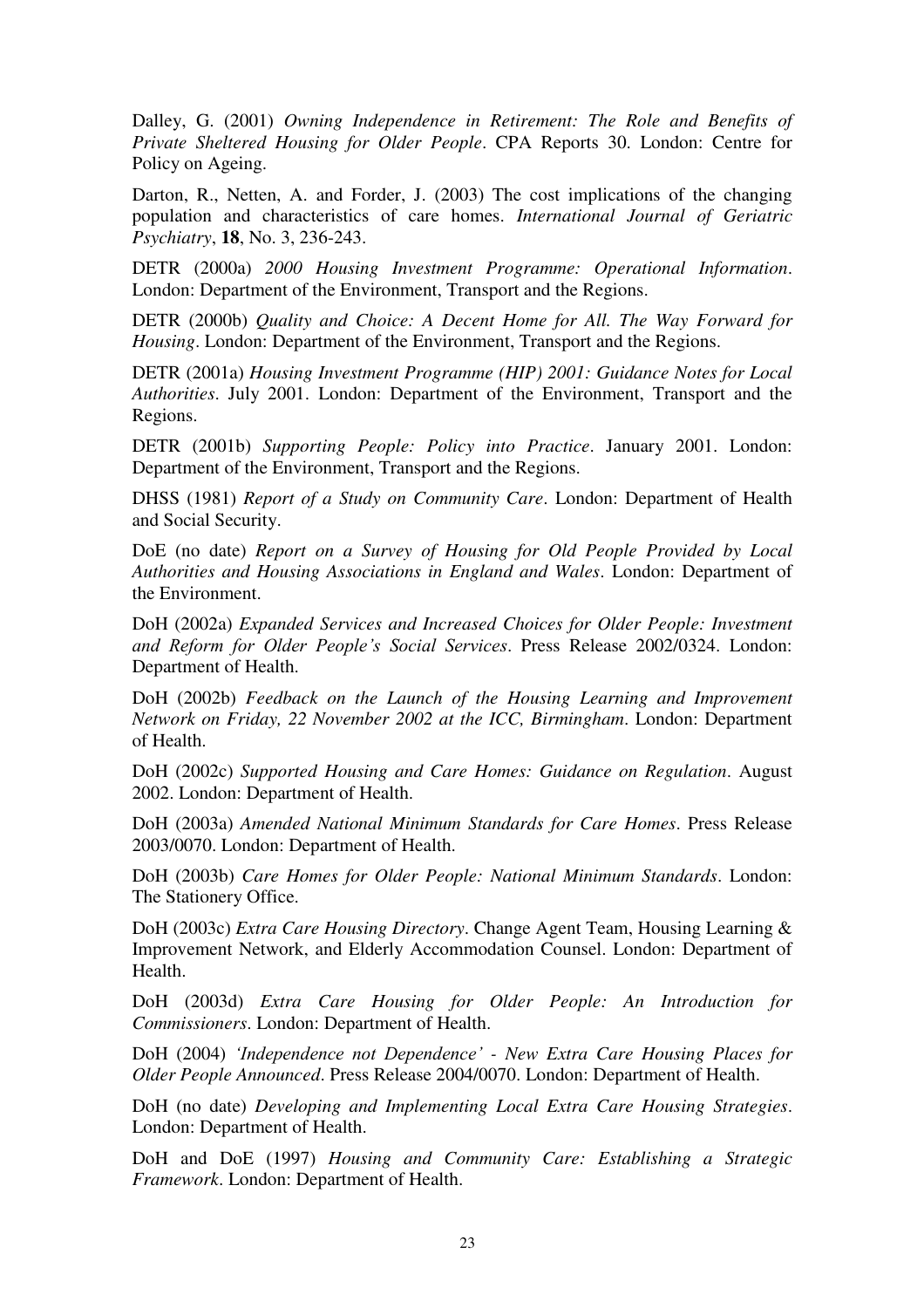DSS (1998) *Supporting People: A New Policy and Funding Framework for Support Services*. London: Department of Social Security.

Elderly Accommodation Counsel (2003) *Housing and Care Homes for Older People in England: Key Data Report 2003*. London: Elderly Accommodation Counsel.

Fennell, G. (1986) *Anchor's Older People: What Do They Think? A Survey among Tenants Living in Sheltered Housing*. Oxford: Anchor Housing Association.

Fisk, M.J. (1986) *Independence and the Elderly*. Beckenham: Croom Helm.

Fisk, M.J. (2003) *Social Alarms to Telecare: Older People's Services in Transition*. Bristol: The Policy Press.

Fletcher, P., Riseborough, M., Humphries, J., Jenkins, C. and Whittingham, P. (1999) *Citizenship and Services in Older Age: The Strategic Role of Very Sheltered Housing*. Beaconsfield: Housing 21.

Fletcher, P., Riseborough, M. and Mullins, D. (2001) *What Future for Category 1 Sheltered Housing? Updating Ideas, Policy and Practice*. Housing Research at CURS, No. 13. Birmingham: School of Public Policy, University of Birmingham.

Folts, W.E. and Muir, K.B. (2002) Housing for older adults: new lessons from the past. *Research on Aging*, **24**, No. 1, 10-28.

Frank, J. (2001) How long can I stay?: The dilemma of aging in place in assisted living. In B. Schwarz (ed.) *Assisted Living: Sobering Realities*, 5-30. New York: The Haworth Press.

Griffiths, R. (1988) *Community Care: Agenda for Action*. A Report to the Secretary of State for Social Services. London: HMSO.

Hanson, J. (2001) From 'special needs' to 'lifestyle choices': articulating the demand for 'third age' housing. In S.M. Peace and C. Holland (eds) *Inclusive Housing in an Ageing Society: Innovative Approaches*, 29-53. Bristol: The Policy Press.

Harrison, L. and Heywood, F. (2000) *Health Begins at Home: Planning at the Health– Housing Interface for Older People*. Bristol: The Policy Press.

Hearnden, D. (1983) *Continuing Care Communities: A Viable Option in Britain?* CPA Reports 3. London: Centre for Policy on Ageing.

Heywood, F., Oldman, C. and Means, R. (2002) *Housing and Home in Later Life*. Buckingham: Open University Press.

Housing Act 1985 (1985 c. 68) London: HMSO.

Housing Corporation (2003) *Scheme Development Standards*, 5th ed. London: Housing Corporation.

Housing Corporation (2004) *The Housing Corporation's Definitions of Housing Association Supported Housing and Housing for Older People*. Housing Corporation Regulatory Circular 03/04. London: Housing Corporation.

Hunt, M.E., Feldt, A.G., Marans, R.W., Pastalan, L.A. and Vakalo, K.L. (1984) *Retirement Communities: An American Original*. New York: The Haworth Press.

Kingston, P., Bernard, M., Biggs, S. and Nettleton, H. (2001) Assessing the health impact of age-specific housing. *Health and Social Care in the Community*, **9**, No. 4, 228-234.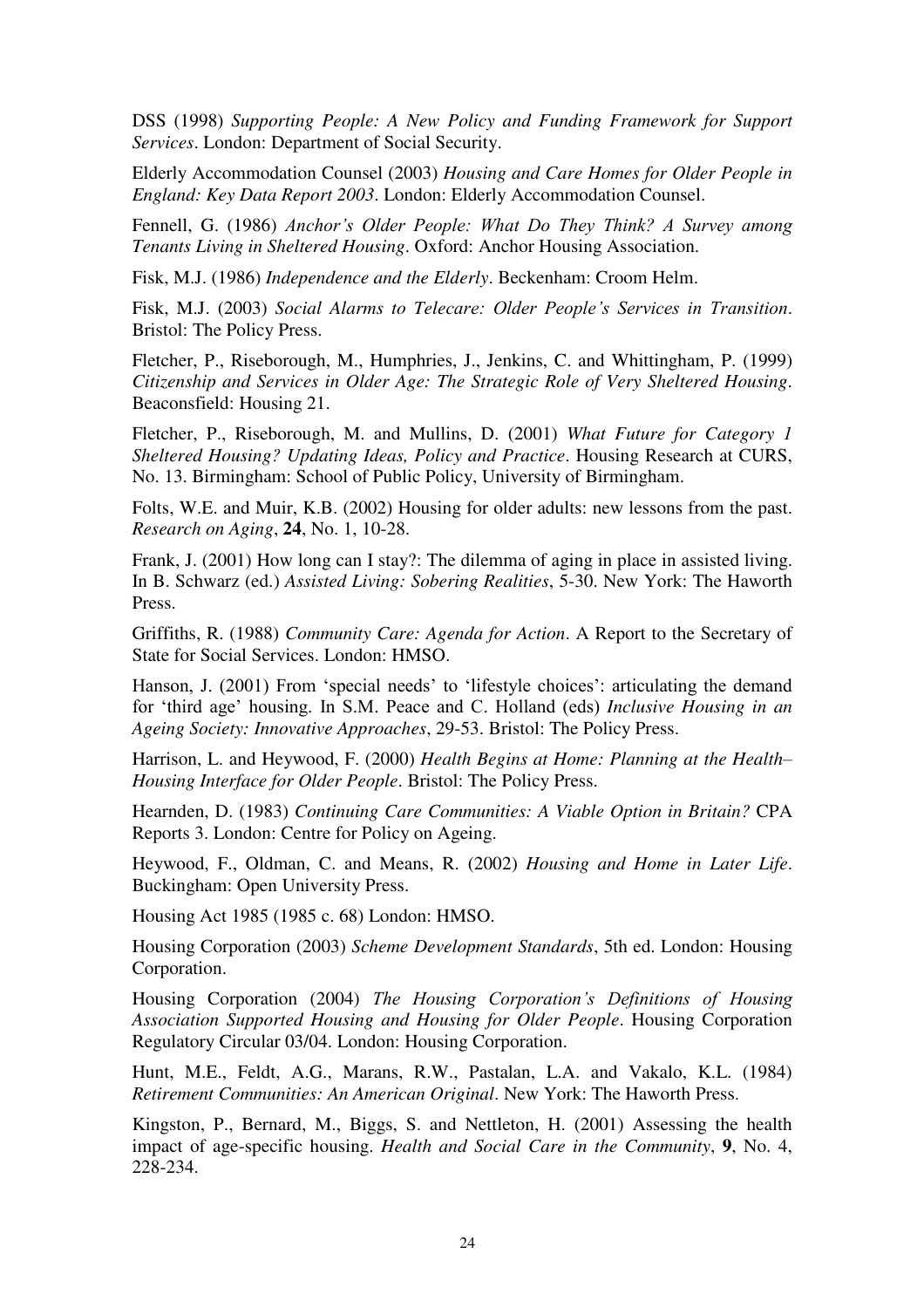Kodner, D.L. (2003) Long-term care integration in four European countries: a review. In J. Brodsky, J. Habib and M. Hirschfeld (eds) *Key Policy Issues in Long-Term Care*, 91-138. Geneva: World Health Organization.

Laing, W. (2002) *Calculating a Fair Price for Care: A Toolkit for Residential and Nursing Care Costs*. Bristol: The Policy Press.

Laing and Buisson (2003a) *Care of Elderly People: Market Survey 2003*, 16th ed. London: Laing and Buisson.

Laing and Buisson (2003b) *Extra-Care Housing Markets 2003/4*. London: Laing and Buisson.

McCafferty, P. (1994) *Living Independently: A Study of the Housing Needs of Elderly and Disabled People*. Housing Research Report, Department of the Environment. London: HMSO.

McCoy, P.V. (no date) *Census of Residential Accommodation, 1980: Interim Report - Sheltered Housing*. Ipswich: Social Services Department, Suffolk County Council.

Middleton, L. (1987) *So Much for So Few: A View of Sheltered Housing*, 2nd ed. Occasional Papers 3. The Institute of Human Ageing. Liverpool: Liverpool University Press.

MHLG (Ministry of Housing and Local Government) (1958) *Flatlets for Old People*. London: HMSO.

MHLG (Ministry of Housing and Local Government) (1960) *More Flatlets for Old People*. London: HMSO.

MHLG (Ministry of Housing and Local Government) (1969) *Housing Standards and Costs: Accommodation Specially Designed for Old People*. Circular 82/69. London: HMSO.

MHLG and MoH (Ministry of Housing and Local Government and Ministry of Health) (1961) *Services for Old People*. Joint Circular 10/61 and 12/61. London: HMSO.

MLGP (Ministry of Local Government and Planning) (1951) *Housing for Special Purposes. Supplement to the Housing Manual 1949*. Report of the Housing Manual Sub-Committee of the Central Housing Advisory Committee under Extended Terms of Reference. London: HMSO.

MoH (Ministry of Health) (1949) *Housing Manual 1949*. London: HMSO.

MoH and MoW (Ministry of Health and Ministry of Works) (1944) *Housing Manual 1944*. London: HMSO.

National Assistance Act 1948 (11 & 12 Geo. VI c. 29) London: HMSO.

National Health Service and Community Care Act 1990 (1990 c. 19) London: HMSO.

Netten, A. and Curtis, L. (2003) *Unit Costs of Health and Social Care 2003*. Canterbury: Personal Social Services Research Unit, University of Kent.

Nocon, A. and Pleace, N. (1999) Sheltered housing and community care. *Social Policy and Administration*, **33**, No. 2, 164-180.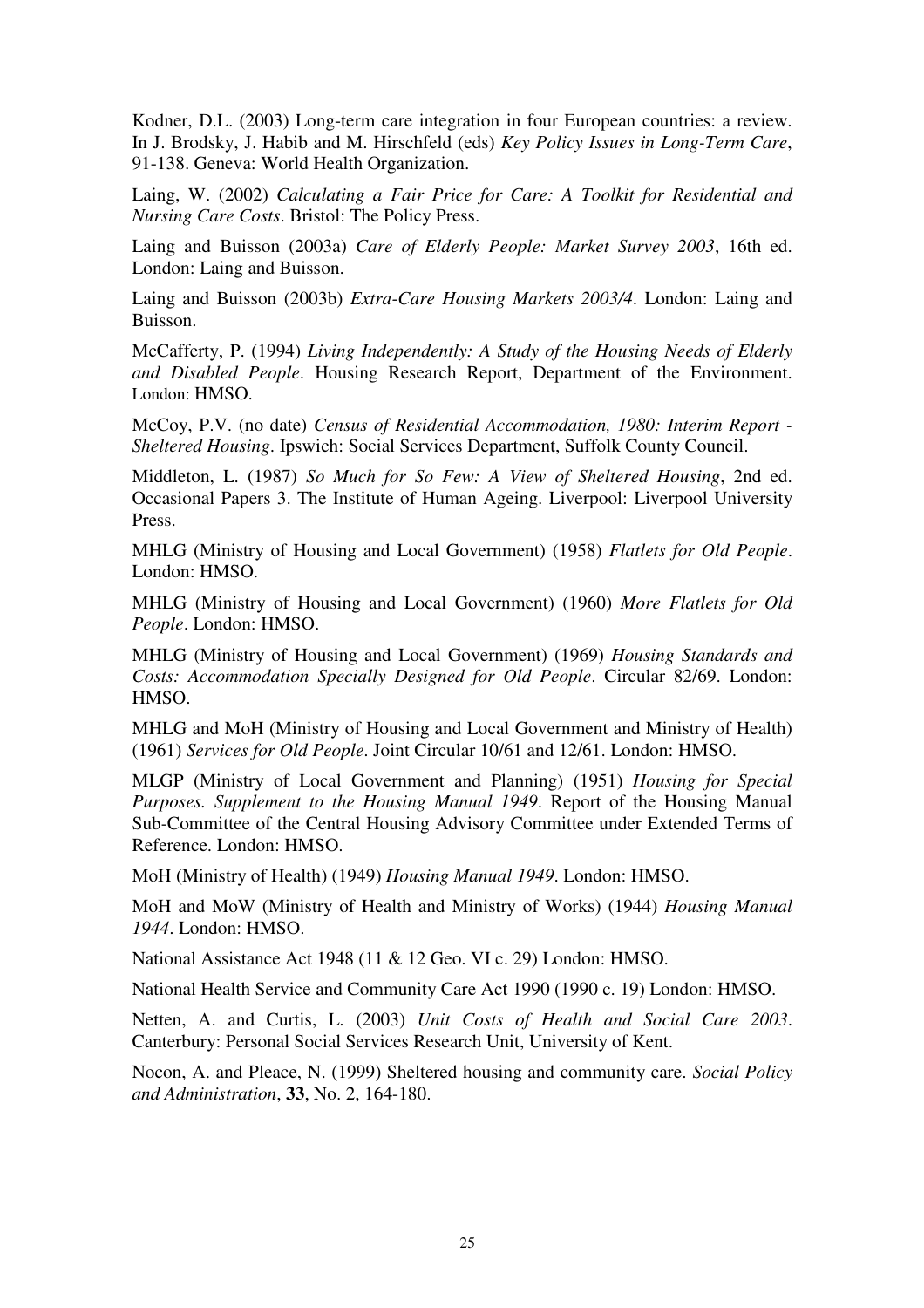ONS (Office for National Statistics) (2000) *Housing in England 1998/99*. A Report of the 1998/99 Survey of English Housing carried out by the Social Survey Division of ONS on behalf of the Department of the Environment, Transport and the Regions. London: The Stationery Office.

ODPM (2001) *Quality and Choice for Older People's Housing: A Strategic Framework*. London: Office of the Deputy Prime Minister.

ODPM (2003) *Preparing Older People's Strategies: Linking Housing to Health, Social Care and Other Local Strategies*. London: Office of the Deputy Prime Minister.

Oldman, C. (1986) Housing policies for older people. In P. Malpass (ed.) *The Housing Crisis*, 174-199. Beckenham: Croom Helm.

Oldman, C. (2000) *Blurring the Boundaries: A Fresh Look at Housing and Care Provision for Older People*. Brighton: Pavilion Publishing (Brighton) Ltd.

Phillips, J., Bernard, M., Biggs, S. and Kingston, P. (2001) Retirement communities in Britain: a 'third way' for the third age? In S.M. Peace and C. Holland (eds) *Inclusive Housing in an Ageing Society: Innovative Approaches*, 189-213. Bristol: The Policy Press.

Phillips, J., Means, R., Russell, L. and Sykes, R. (no date) *Broadening Our Vision of Housing and Community Care for Older People: Innovative Examples from Finland, Sweden and England*. Kidlington: Anchor Research.

Plank, D. (1977) *Caring for the Elderly: Report of a Study of Various Means of Caring for Dependent Elderly People in Eight London Boroughs*. Research Memorandum 512. London: Greater London Council.

Reed, C.A., Faulkner, G.J. and Bessell, R. (1980) *Your Own Front Door: A Study of Very Sheltered Housing in Warwickshire, 1979-80*. Warwick: Warwickshire County Council Social Services Department.

Regnier, V., Hamilton, J. and Yatabe, S. (1995) *Assisted Living for the Aged and Frail: Innovations in Design, Management, and Financing*. New York: Columbia University Press.

Riseborough, M. and Fletcher, P. (2003) *Extra Care Housing - What is it?* Factsheet No. 1. Housing Learning and Improvement Network. London: Department of Health.

Riseborough, M. and Niner, P. (1994) *I Didn't Know You Cared! A Survey of Anchor's Sheltered Housing Tenants*. Oxford: Anchor Housing Trust.

Riseborough, M., Fletcher, P. and Mullins, D. (2001) *The Case for a Common Currency: Clearer Definitions and Descriptions for Sheltered and Supported Housing*. A Discussion Paper for the Housing Corporation. Housing Research at CURS, No. 6. Birmingham: School of Public Policy, University of Birmingham.

Robson, D., Nicholson, A.-M. and Barker, N. (1997) *Homes for the Third Age: A Design Guide for Extra Care Sheltered Housing*. London: E & FN Spon.

Rugg, J. (2000) *Hartrigg Oaks: The Early Development of a Continuing Care Retirement Community, 1983-1999*. York: Centre for Housing Policy, University of York.

Schwarz, B. (2001) Introduction. In B. Schwarz (ed.) *Assisted Living: Sobering Realities*, 1-4. New York: The Haworth Press.